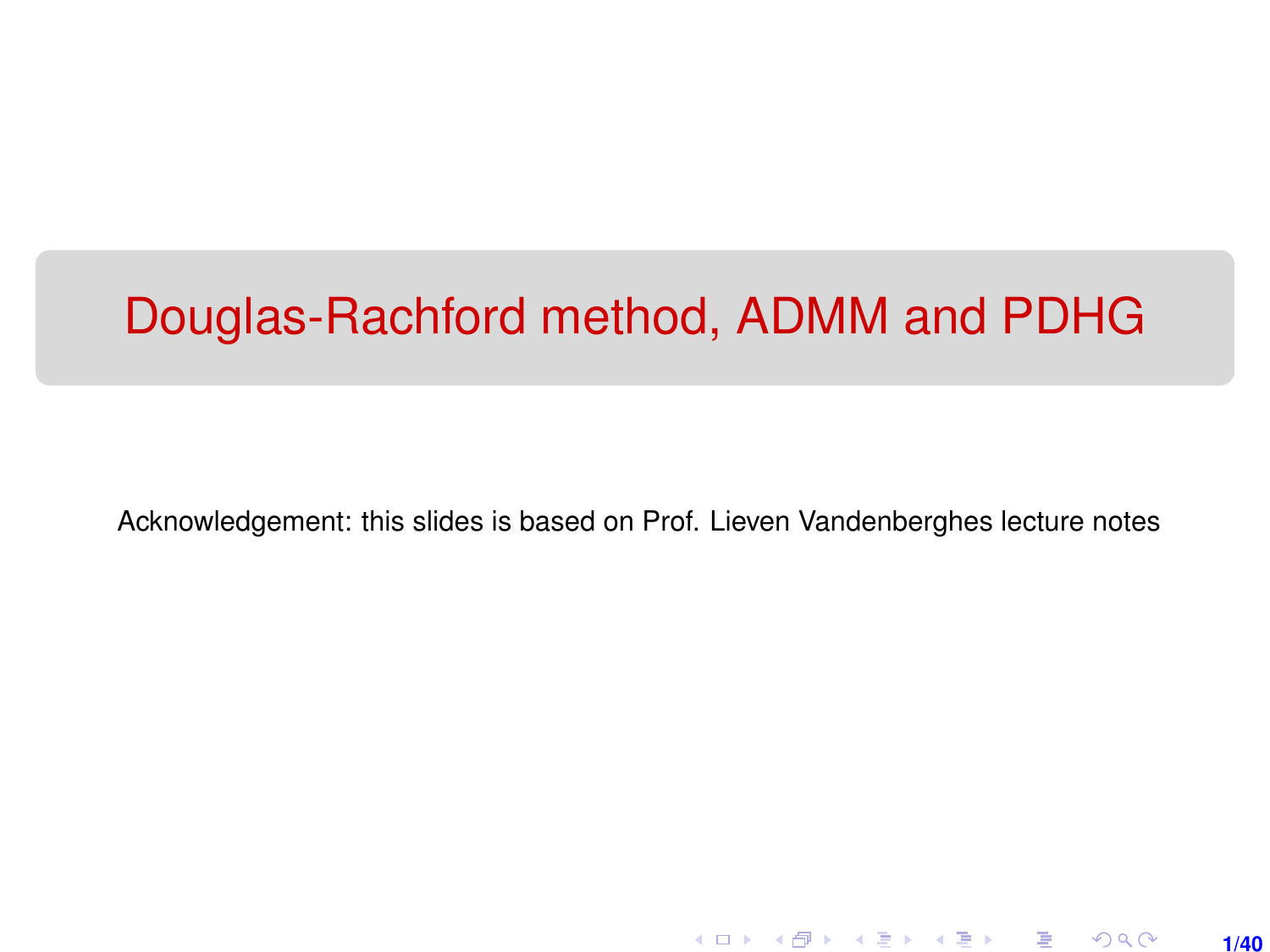# <span id="page-1-0"></span>**Outline**



## 1 [Douglas-Rachford splitting method](#page-1-0)

### [examples](#page-6-0)

[alternating direction method of multipliers](#page-12-0)

[image deblurring example](#page-20-0)

[convergence](#page-26-0)

**KORKARK (EXIST) E MOOR 2/40**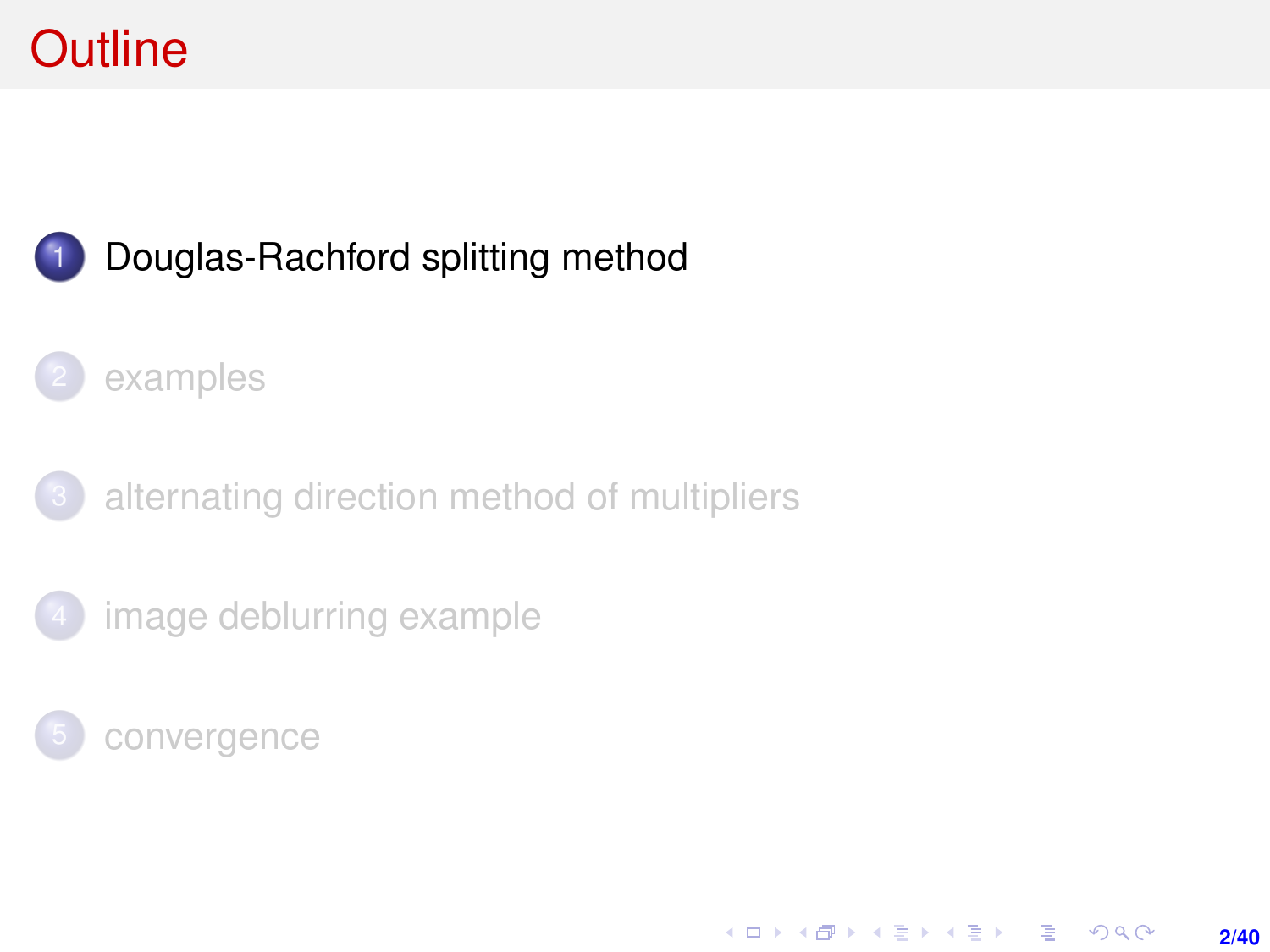# Douglas-Rachford splitting algorithm

Consider

$$
\min \quad f(x) = g(x) + h(x)
$$

*g* and *h* are closed convex functions

**Douglas-Rachford iteration:** starting at any  $z^{(0)}$ , repeat

$$
x^{(k)} = \text{prox}_{th}(z^{(k-1)})
$$
  
\n
$$
y^{(k)} = \text{prox}_{tg}(2x^{(k)} - z^{(k-1)})
$$
  
\n
$$
z^{(k)} = z^{(k-1)} + y^{(k)} - x^{(k)}
$$

- *t* is a positive constant (simply scales the objective)
- useful when *g* and *h* have inexpensive prox-operators
- under weak conditions (existence of a minimizer), *x* (*k*) converges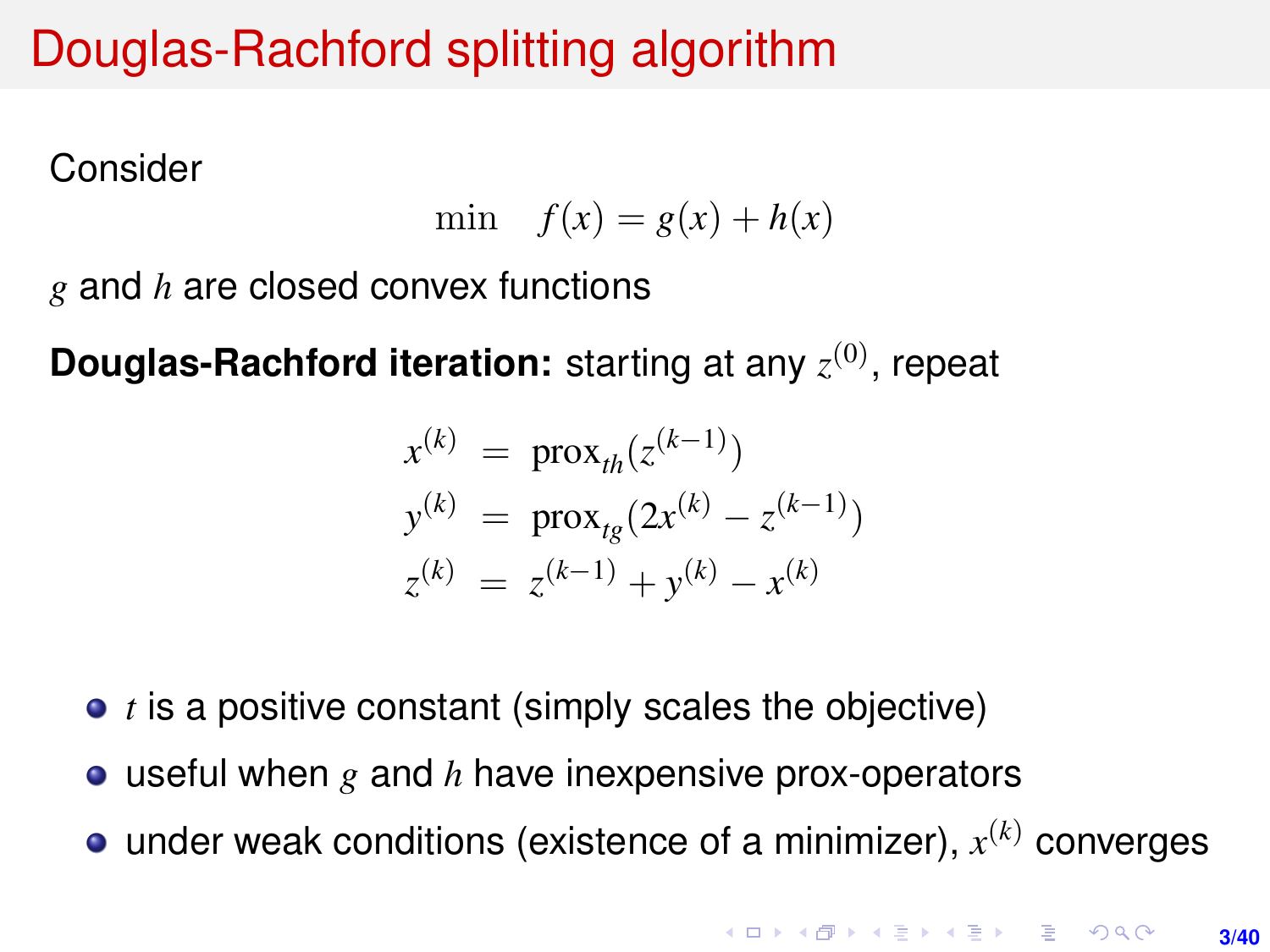# Equivalent form

start iteration at *y*-update

$$
y^+ = \text{prox}_{tg}(2x - z); \quad z^+ = z + y^+ - x; \quad x^+ = \text{prox}_{th}(z^+)
$$

switch *z*- and *x*-updates

$$
y^{+} = \text{prox}_{tg}(2x - z); \quad x^{+} = \text{prox}_{th}(z + y^{+} - x); \quad z^{+} = z + y^{+} - x
$$

• make change of variables  $w = z - x$ 

**alternate form of DR iteration:** start at  $x^{(0)} \in$  dom  $h, w^{(0)} \in t \partial h(x^{(0)})$ 

$$
y^{+} = \text{prox}_{tg}(x - w)
$$
  

$$
x^{+} = \text{prox}_{th}(y^{+} + w)
$$
  

$$
w^{+} = w + y^{+} - x^{+}
$$

**KORKARK (EXIST) E MOOR 4/40**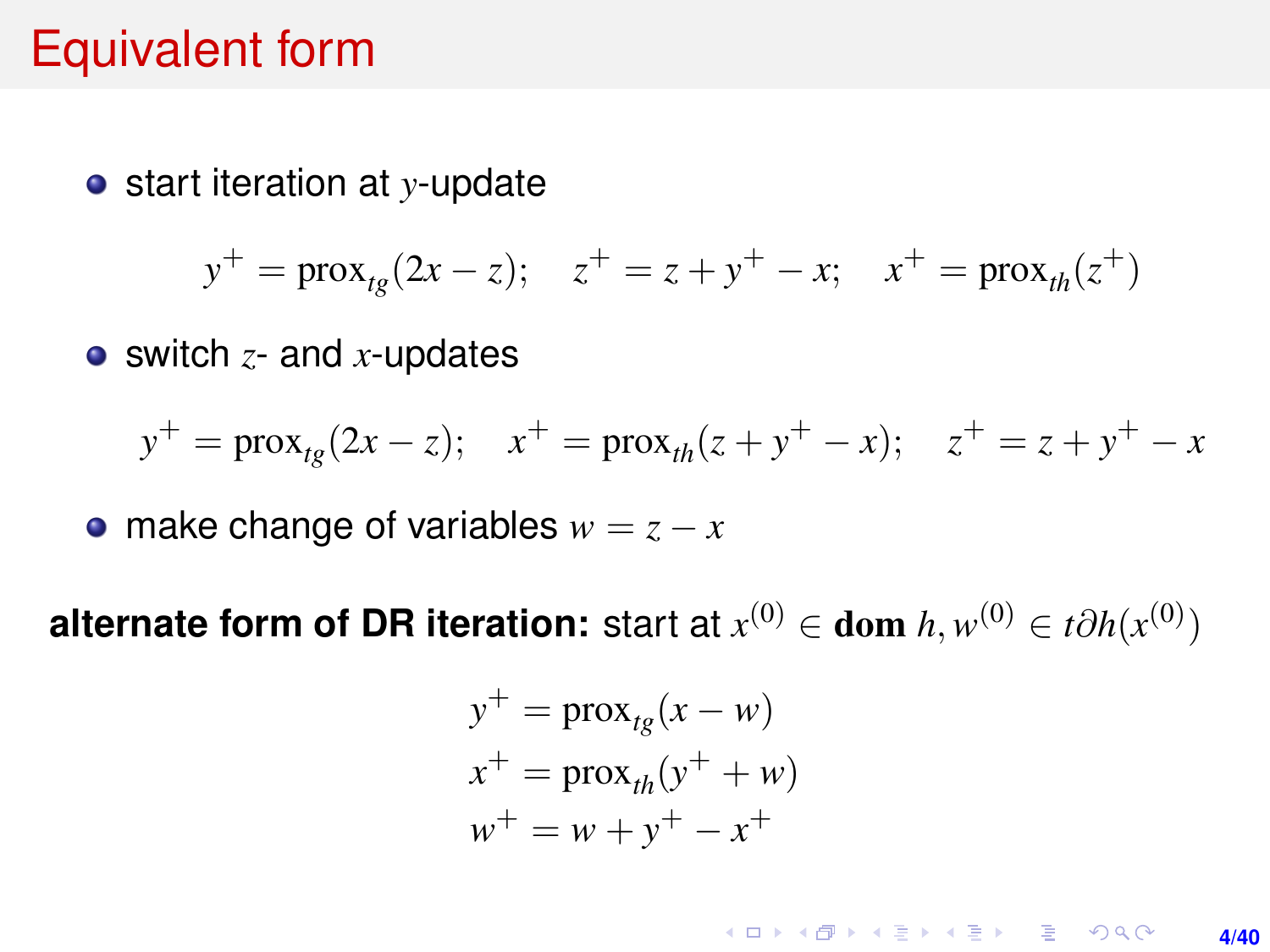## Interpretation as fixed-point iteration

Douglas-Rachford iteration can be written as

$$
z^{(k)} = F(z^{(k-1)})
$$

where  $F(z) = z + prox_{t_p}(2prox_{th}(z) - z) - prox_{th}(z)$ 

### **fixed points of** F and minimizers of  $g + h$

• if *z* is a fixed point, then  $x = \text{prox}_{tk}(z)$  is a minimizer:

$$
z = F(z), \quad x = prox_{th}(z) \Rightarrow prox_{tg}(2x - z) = x = prox_{th}(z)
$$

$$
\Rightarrow x - z \in t\partial g(x); z - x \in t\partial h(x)
$$

$$
\Rightarrow 0 \in t\partial g(x) + t\partial h(x)
$$

 $\bullet$  if *x* is a minimizer and  $u \in t\partial g(x) \cap -t\partial h(x)$ , then  $x - u = F(x - u)$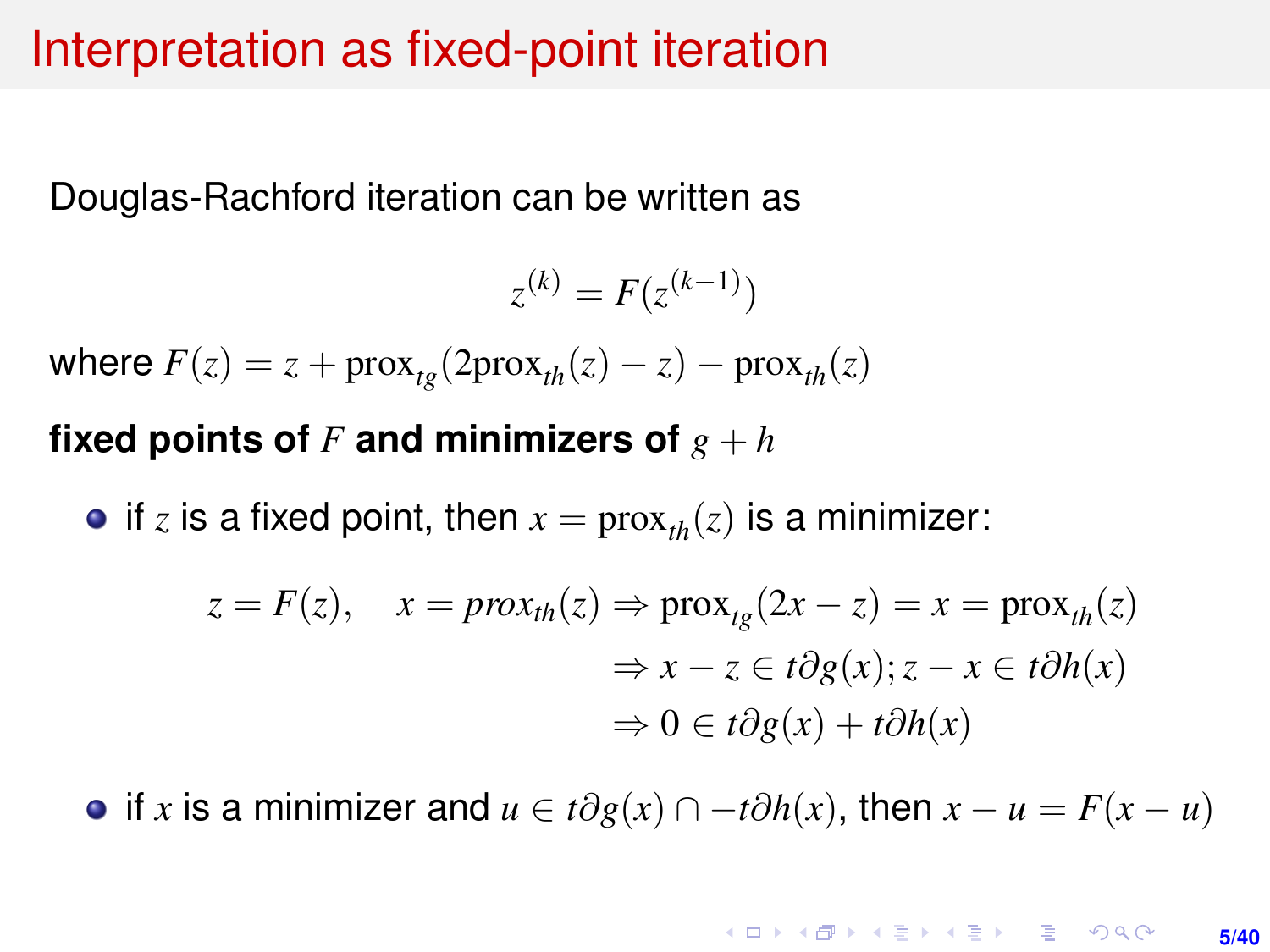## Douglas-Rachford iteration with relaxation

### **fixed-point iteration with relaxation**

$$
z^+ = z + \rho(F(z) - z)
$$

 $1 < \rho < 2$  is overrelaxation,  $0 < \rho < 1$  is underrelaxation

**first version of DR method**

$$
x^{+} = \text{prox}_{th}(z)
$$
  
\n
$$
y^{+} = \text{prox}_{tg}(2x^{+} - z)
$$
  
\n
$$
z^{+} = z + \rho(y^{+} - x^{+})
$$

**alternate version**

$$
y^{+} = \text{prox}_{tg}(x - w)
$$
  
\n
$$
x^{+} = \text{prox}_{th}((1 - \rho)x + \rho y^{+} + w)
$$
  
\n
$$
w^{+} = w + \rho y^{+} + (1 - \rho)x - x^{+}
$$

**KORKAR KERKER E VOOR 6/40**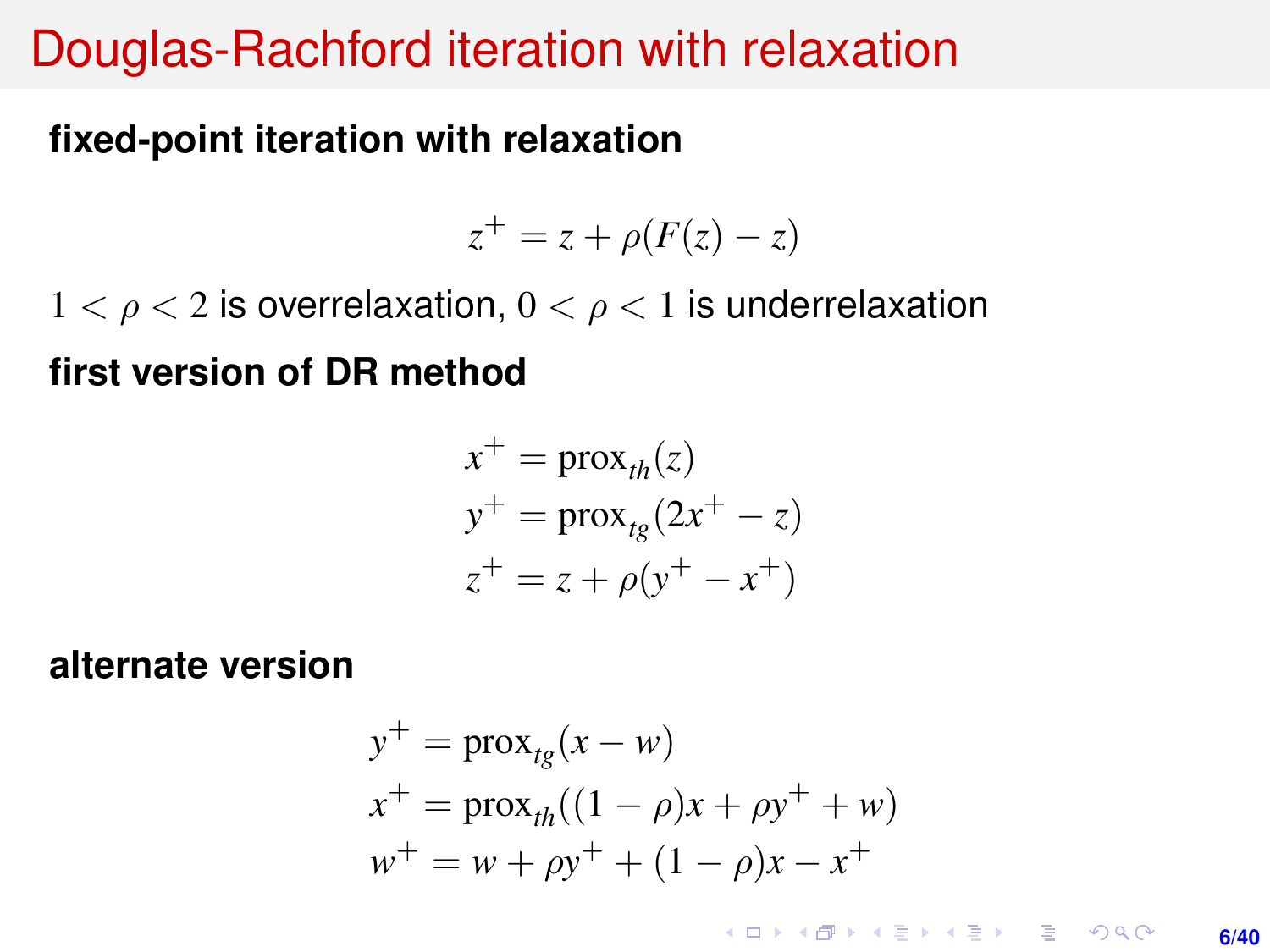# <span id="page-6-0"></span>**Outline**



# 2 [examples](#page-6-0)

[alternating direction method of multipliers](#page-12-0)

[image deblurring example](#page-20-0)

[convergence](#page-26-0)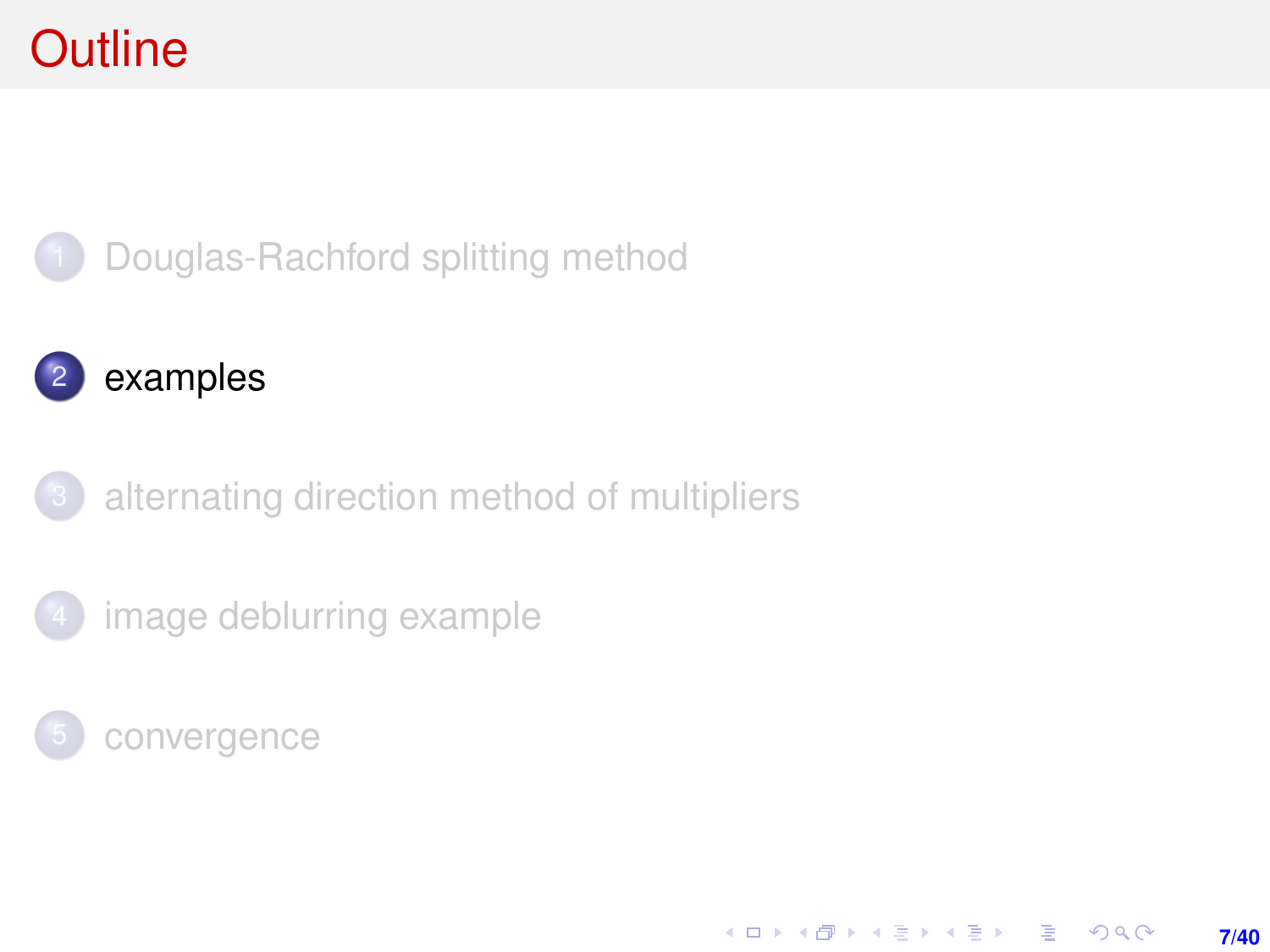## Sparse inverse covariance selection

$$
\min \quad \mathbf{tr}(CX) - \log \det X + \rho \sum_{i>j} |X_{ij}|
$$

variable is  $X \in \mathbf{S}^n$ ; parameters  $C \in \mathbf{S}_{++}^n$  and  $\rho > 0$  are given

### **Douglas-Rachford splitting**

$$
g(X) = \mathbf{tr}(CX) - \log \det X, h(x) = \rho \sum_{i > j} |X_{ij}|
$$

- $X = \mathrm{prox}_{tg}(\hat{X})$  is positive solution of  $C X^{-1} + (1/t)(X \hat{X}) = 0$ easily solved via eigenvalue decomposition of  $\hat{X} - tC$
- $X = prox_{th}(\hat{X})$  is soft-thresholding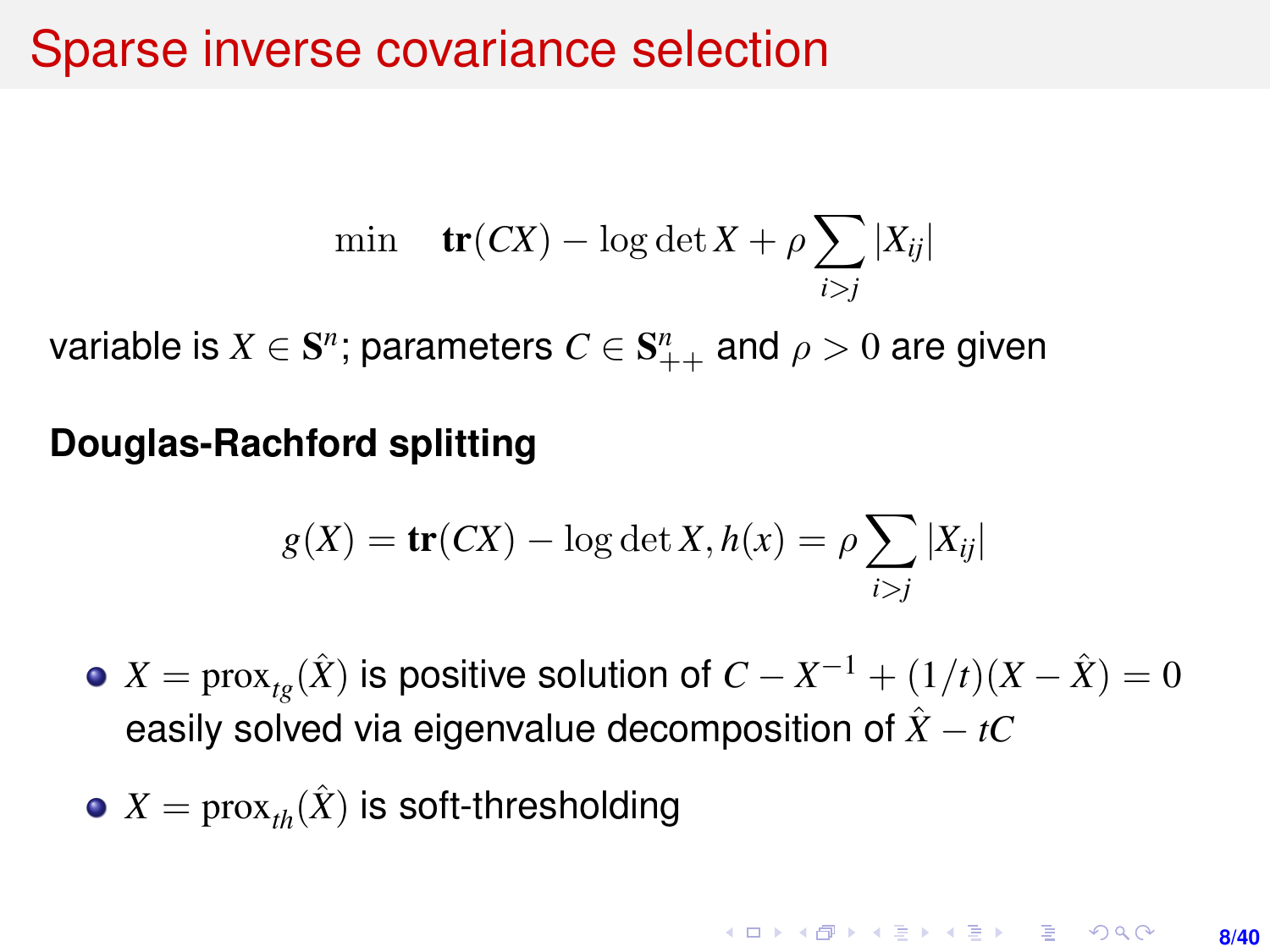## Spingarn's method of partial inverses

#### **equality constrained convex problem**

min  $h(x)$ s.t.  $x \in V$ 

*h* a closed convex function; *V* a subspace

**Douglas-Rachford splitting:** take  $g = I_V$  (indicator of *V*)

$$
x^{+} = \text{prox}_{th}(z)
$$
  
\n
$$
y^{+} = P_{V}(2x^{+} - z)
$$
  
\n
$$
z^{+} = z + y^{+} - x^{+}
$$

**KORKARK (EXIST) E MOOR 9/40**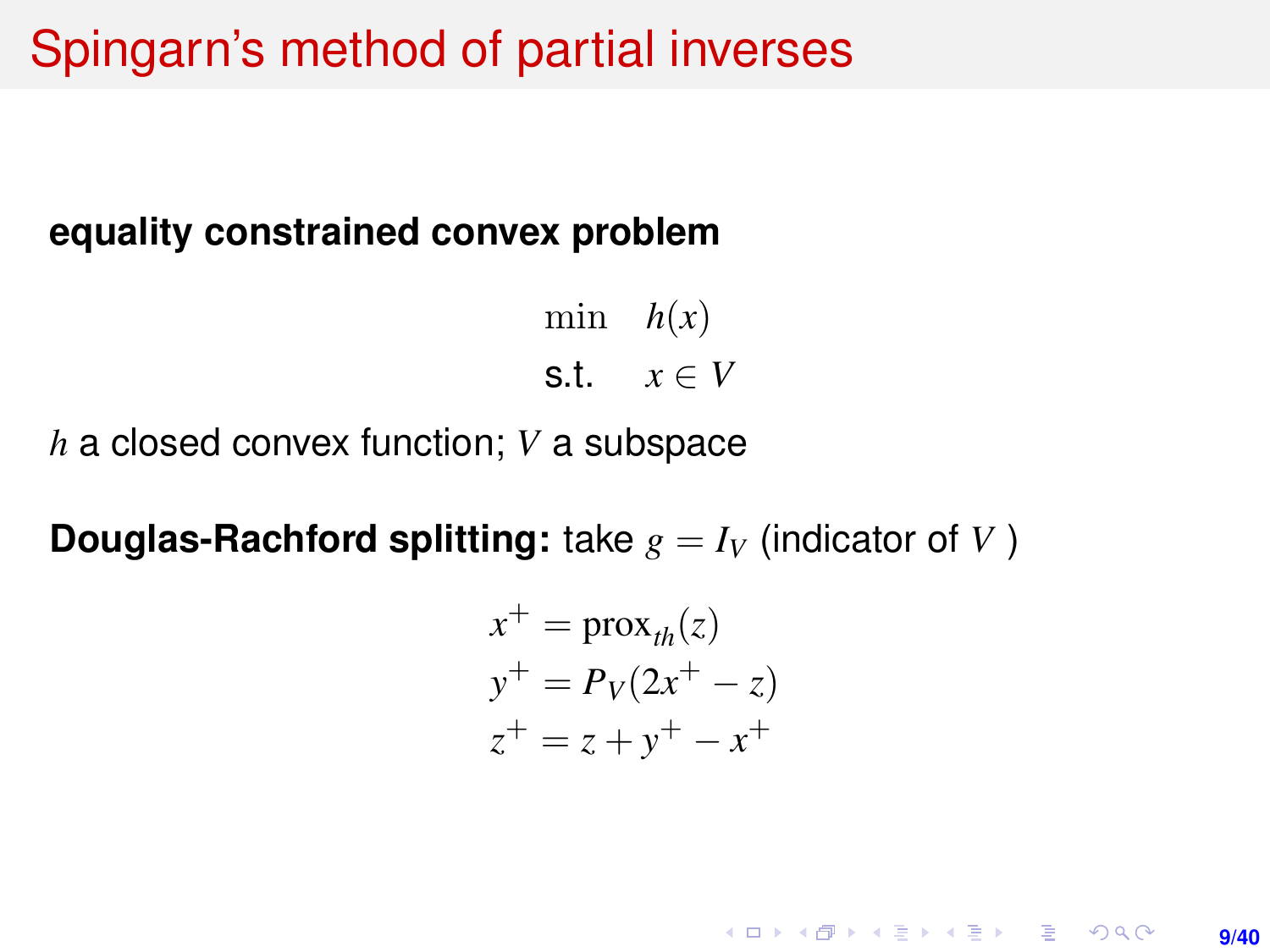## Application to composite optimization problem

 $\min f_1(x) + f_2(Ax)$ 

 $f_1$  and  $f_2$  have simple prox-operators

**e** equivalent to minimizing  $h(x_1, x_2)$  over subspace *V* where

$$
h(x_1, x_2) = f_1(x_1) + f_2(x_2), \quad V = \{(x_1, x_2) \mid x_2 = Ax_1\}
$$

prox<sub>*th*</sub> is separable:  $prox_{th}(x_1, x_2) = (prox_{tf_1}(x_1), prox_{tf_2}(x_2))$ 

• projection of  $(x_1, x_2)$  on *V* reduces to linear equation:

$$
P_V(x_1, x_2) = \binom{I}{A} (I + A^T A)^{-1} (x_1 + A^T x_2)
$$
  
= 
$$
\binom{x_1}{x_2} + \binom{A^T}{-I} (I + A^T A)^{-1} (x_2 - Ax_1)
$$

**KORKARK A BIK BIKA A GA A GA A GA A BIKA A BIKA A BIKA A BIKA A BIKA A BIKA A BIKA A BIKA A BIKA A BIKA A BIKA 10/40**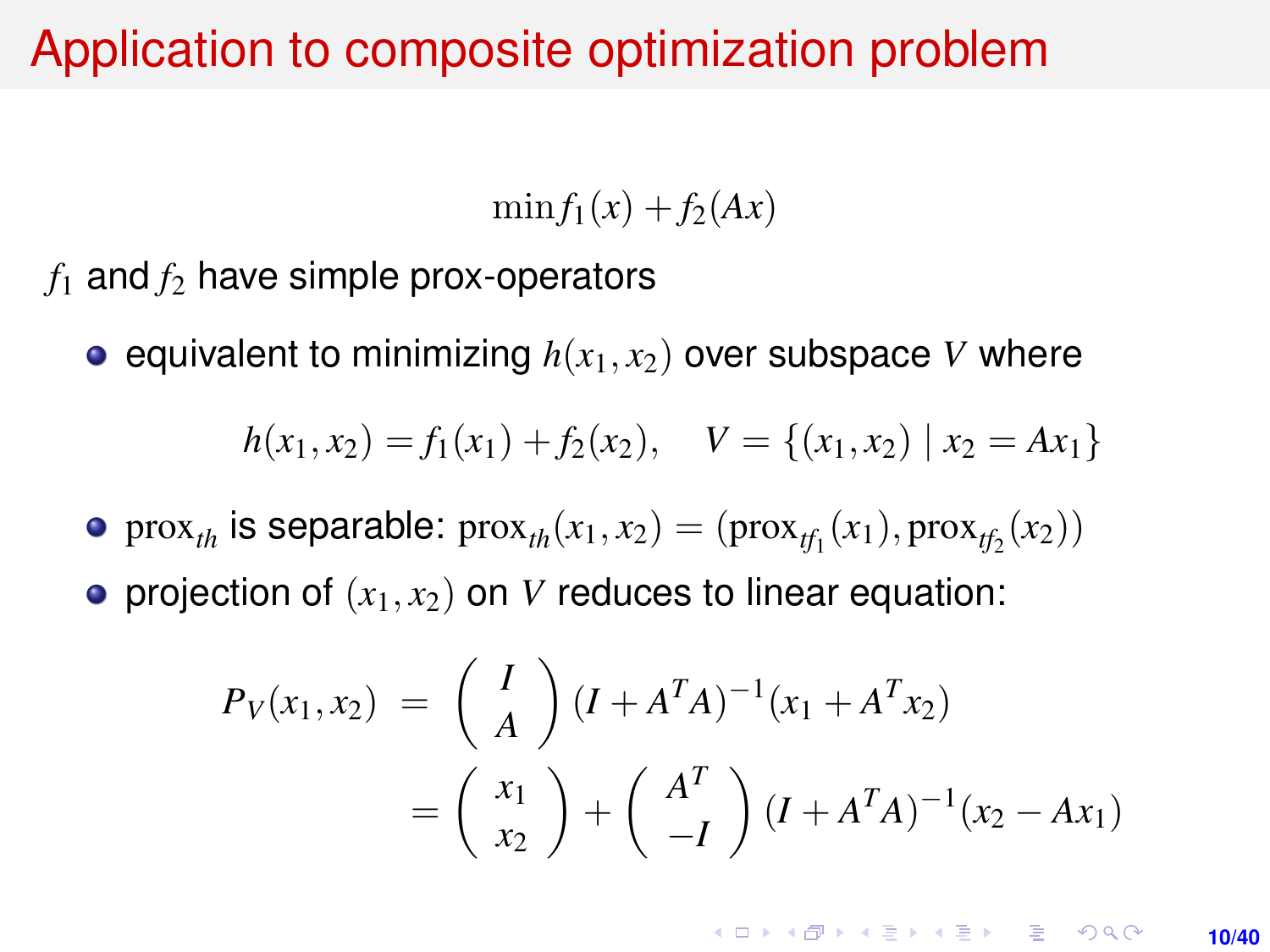# Decomposition of separable problems

$$
\min \sum_{j=1}^n f_j(x_j) + \sum_{i=1}^m g_i(A_{i1}x_1 + \cdots + A_{in}x_n)
$$

- same problem as the lecture on "dual proximal gradient method", but without strong convexity assumption
- $\bullet$  we assume the functions  $f_i$  and  $g_i$  have inexpensive prox-operators

### **equivalent formulation**

min 
$$
\sum_{j=1}^{n} f_j(x_j) + \sum_{i=1}^{m} g_i(y_{i1} + \cdots + y_{in})
$$
  
s.t.  $y_{ij} = A_{ij}x_j$ ,  $i = 1, \cdots, m$ ;  $j = 1, \cdots, n$ 

- prox-operator of cost involves uncoupled prox-evaluations for *fj* , *g<sup>i</sup>*
- projection on constraint set reduces to *n* independent linear equations**KORKAR KERKER E VOOR**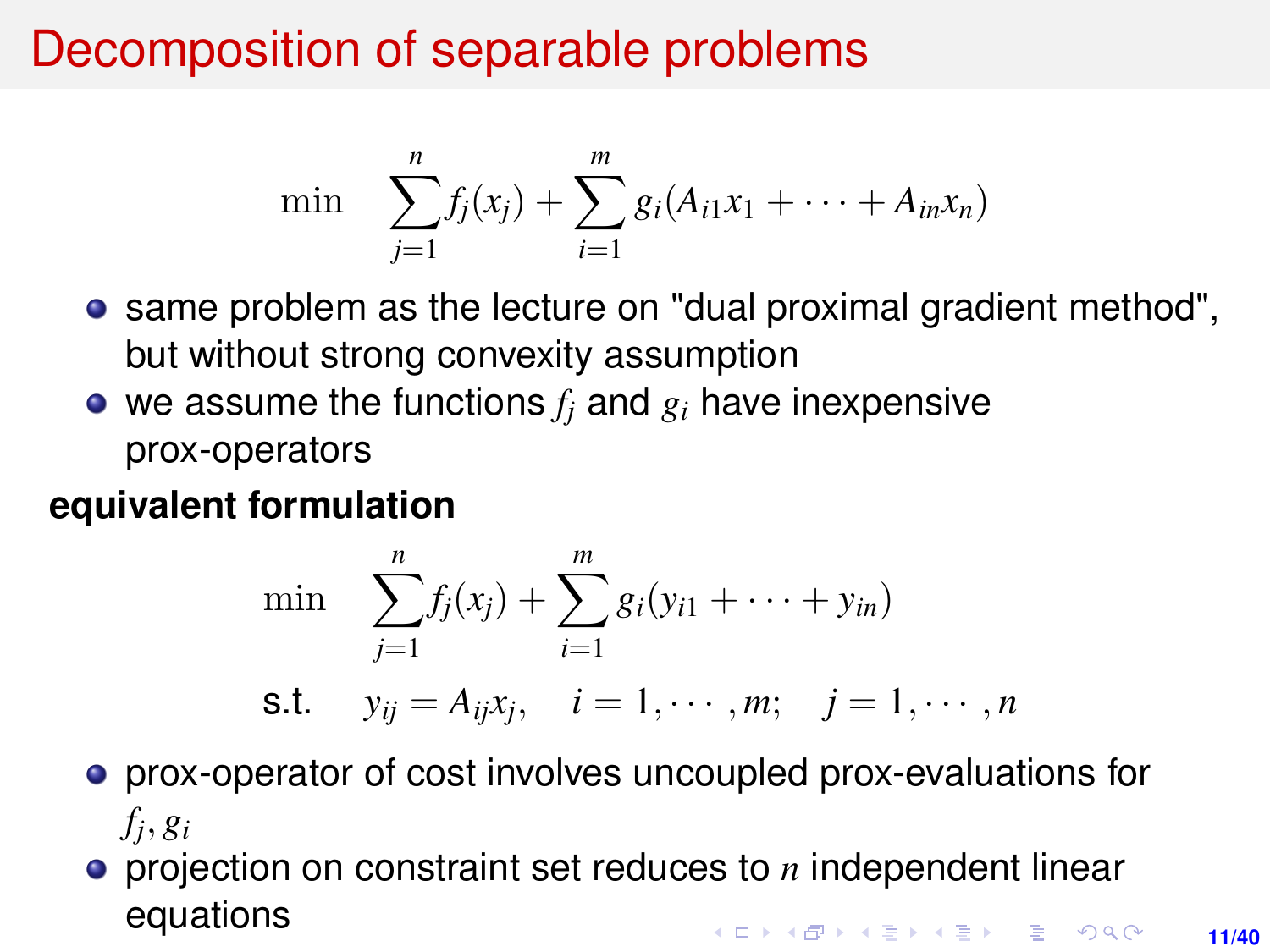## Decomposition of separable problems

**second equivalent formulation** with extra splitting variables *xij*:

min 
$$
\sum_{j=1}^{n} f_j(x_j) + \sum_{i=1}^{m} g_i(y_{i1} + \cdots + y_{in})
$$
  
\ns.t.  $x_{ij} = x_j$ ,  $i = 1, \dots, m$ ;  $j = 1, \dots, n$   
\n $y_{ij} = A_{ij}x_{ij}$ ,  $i = 1, \dots, m$ ;  $j = 1, \dots, n$ 

make first set of constraints part of domain of *f<sup>j</sup>* :

$$
\tilde{f}_j(x_j,x_{1j},\cdots,x_{mj})=\begin{cases}f_j(x_j)&x_{ij}=x_j,&i=1,\cdots,m\\+\infty&\text{otherwise}\end{cases}
$$

prox-operator of  $\tilde{f}_j$  reduces to prox-operator of  $f_j$ 

projection on other constraints involves *mn* independent linear equations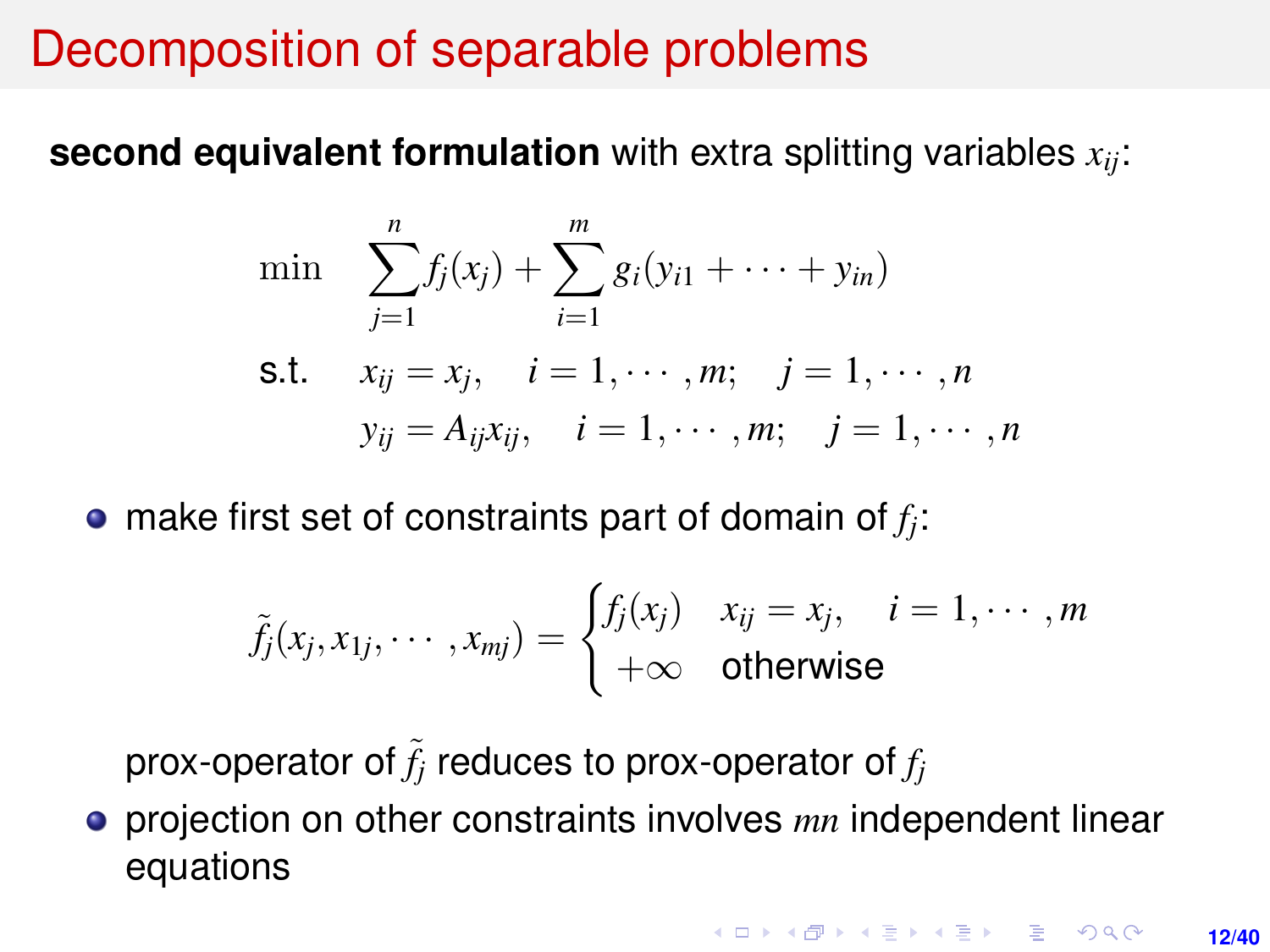# <span id="page-12-0"></span>**Outline**



[Douglas-Rachford splitting method](#page-1-0)



### 3 [alternating direction method of multipliers](#page-12-0)

[image deblurring example](#page-20-0)



K ロ ▶ K @ ▶ K 할 ▶ K 할 ▶ ... 할 → 9 Q @ **13/40**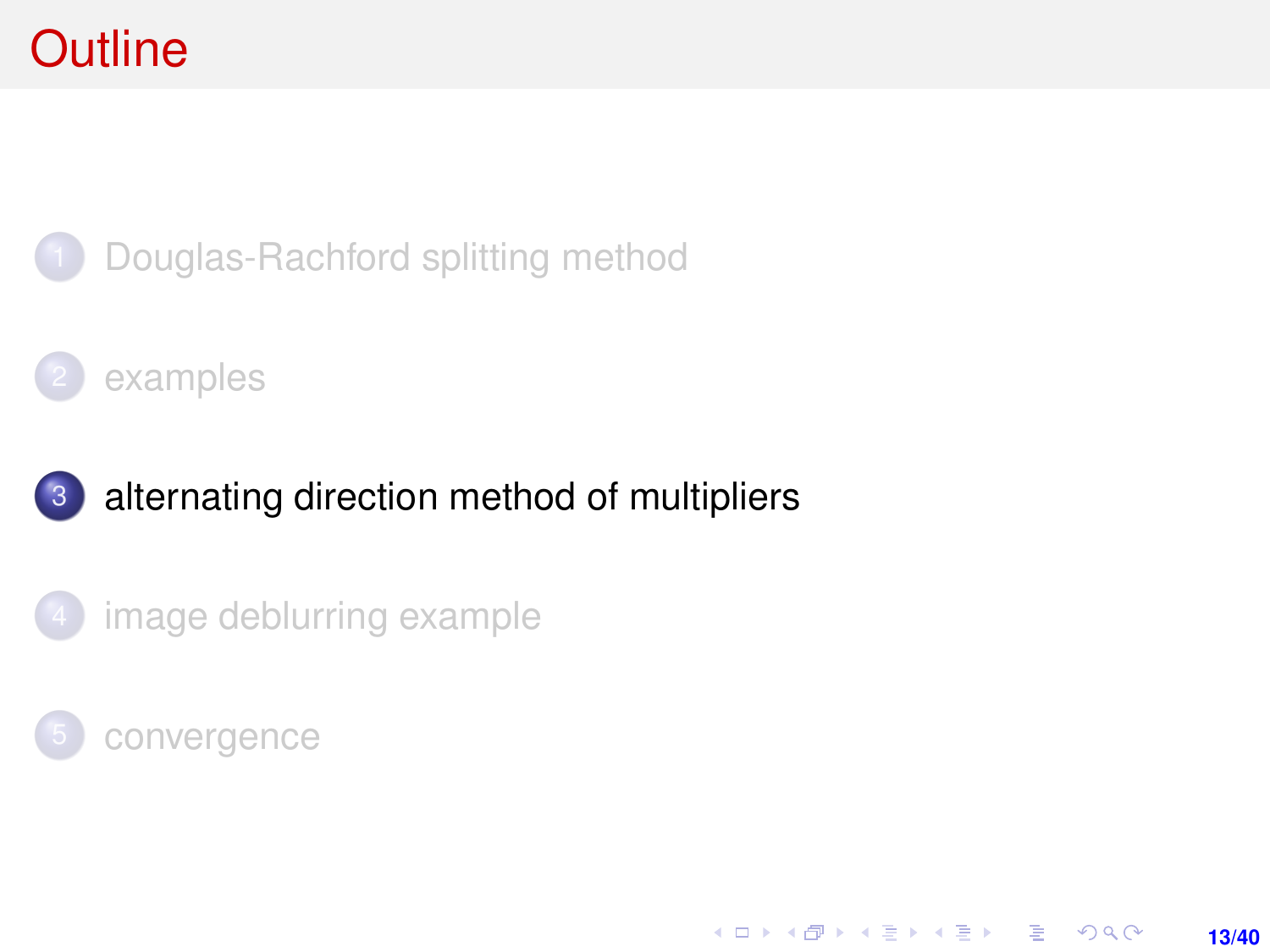## Dual application of Douglas-Rachford method

#### **separable convex problem**

min  $f_1(x_1) + f_2(x_2)$ s.t.  $A_1x_1 + A_2x_2 = b$ 

#### **dual problem**

$$
\max \quad -b^T z - f_1^*(-A_1^T z) - f_2^*(-A_2^T z)
$$

we apply the Douglas-Rachford method (page 3) to minimize

$$
\underbrace{b^T z + f_1^*(-A_1^T z)}_{g(z)} + \underbrace{f_2^*(-A_2^T z)}_{h(z)}
$$

**KORKARKKERK E VAN 14/40**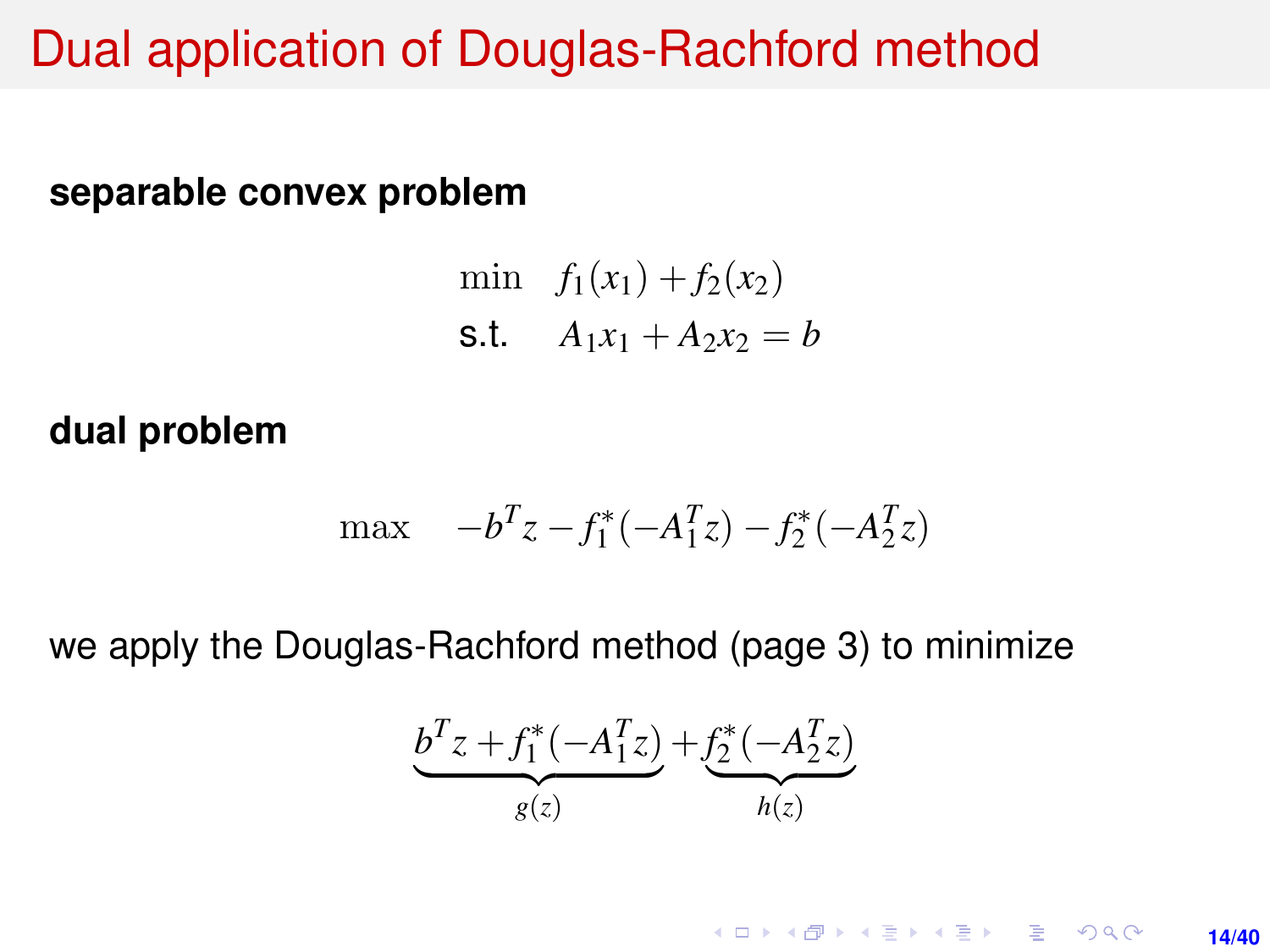## <span id="page-14-0"></span>Douglas Rachford on the dual

$$
y^+ = \text{prox}_{tg}(z - w), \quad z^+ = \text{prox}_{th}(y^+ + w), \quad w^+ = w + y^+ - z^+
$$

**first line:** use result in "lect-dualProxGrad.pdf" to compute  $y^+$  = prox<sub>tg</sub>( $z - w$ )

$$
\hat{x}_1 = \underset{x_1}{\operatorname{argmin}} (f_1(x_1) + z^T (A_1 x_1 - b) + \frac{t}{2} ||A_1 x_1 - b - w/t||_2^2)
$$
  

$$
y^+ = z - w + t (A_1 \hat{x}_1 - b)
$$

**second line:** similarly, compute  $z^+$  =  $prox_{th}(z + t(A_1\hat{x}_1 - b))$ 

$$
\hat{x_2} = \underset{x_1}{\text{argmin}} (f_1(x_2) + z^T A_2 x_2 + \frac{t}{2} ||A_1 \hat{x_1} + A_2 x_2 - b||_2^2)
$$
  

$$
z^+ = z + t(A_1 \hat{x_1} + A_2 \hat{x_2} - b)
$$

**third line** reduces to  $w^+ = -tA_2\hat{x_2}$ 

KO KKO KABIKA BIKA 2000 **15/40**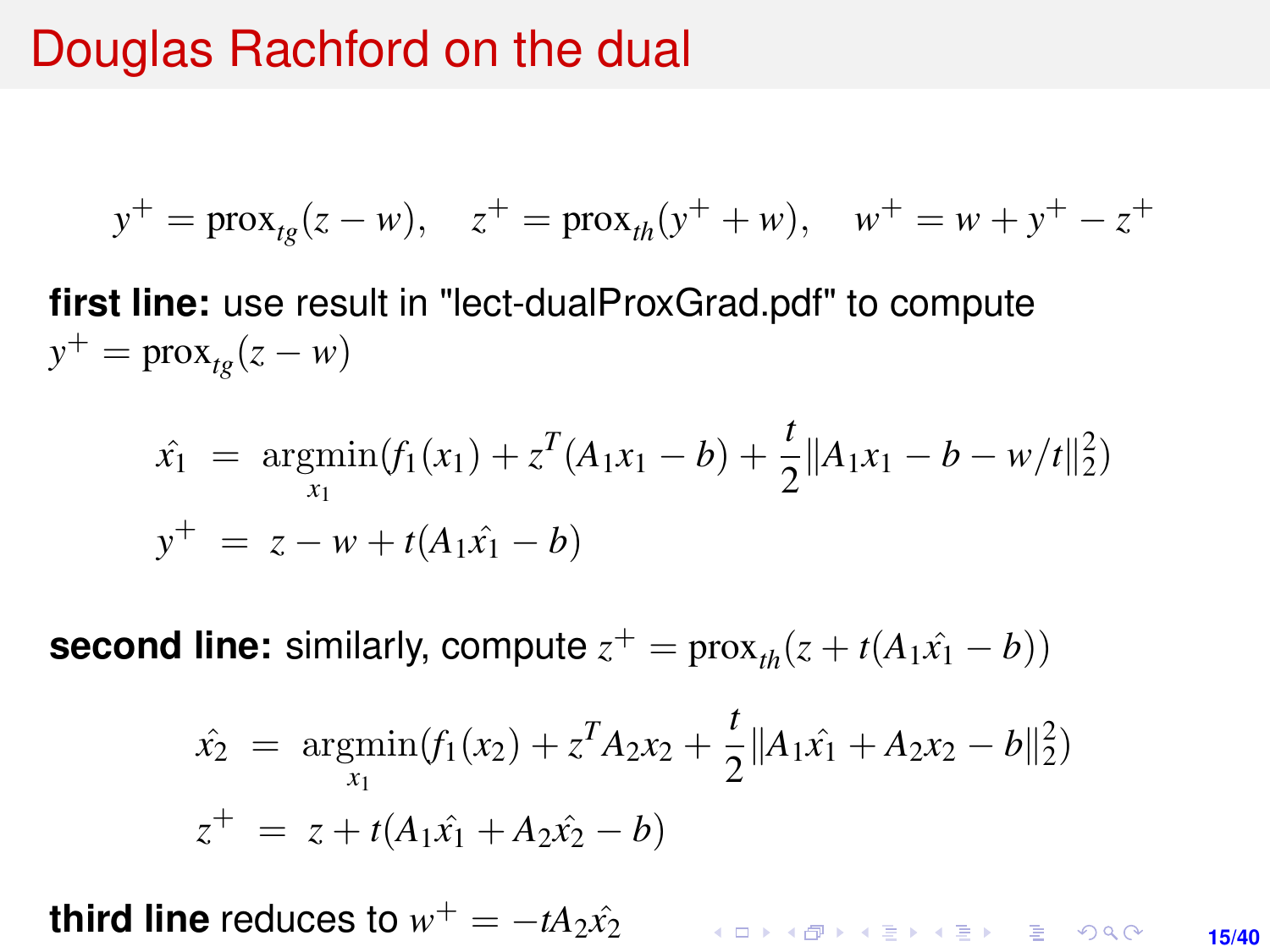# <span id="page-15-0"></span>Alternating direction method of multipliers

Define the augmented Lagrangian function:

$$
L_t(x_1, x_2, z) = f_1(x_1) + f_2(x_2) + z^T(A_1x_1 + A_2x_2 - b) + \frac{t}{2} ||A_1x_1 + A_2x_2 - b||_2^2
$$

minimize augmented Lagrangian function over  $x_1$ 

$$
x_1^{(k)} = \underset{x_1}{\operatorname{argmin}} L_t(x_1, x_2^{(k-1)}, z^{(k-1)})
$$
  
= 
$$
\underset{x_1}{\operatorname{argmin}} \left( f_1(x_1) + (z^{(k-1)})^T A_1 x_1 + \frac{t}{2} \| A_1 x_1 + A_2 x_2^{(k-1)} - b \|_2^2 \right)
$$

 $\bullet$  minimize augmented Lagrangian function over  $x_2$ 

$$
x_2^{(k)} = \underset{x_2}{\operatorname{argmin}} L_t(x_1^{(k)}, x_2, z^{(k-1)})
$$
  
= 
$$
\underset{x_2}{\operatorname{argmin}} \left( f_2(x_2) + (z^{(k-1)})^T A_2 x_2 + \frac{t}{2} ||A_1 x_1^{(k)} + A_2 x_2 - b||_2^2 \right)
$$

**3** dual update  $z^{(k)} = z^{(k-1)} + t(A_1x_1^{(k)} + A_2x_2^{(k)} - b)$ also known as split Bregman met[hod](#page-14-0)

**16/40**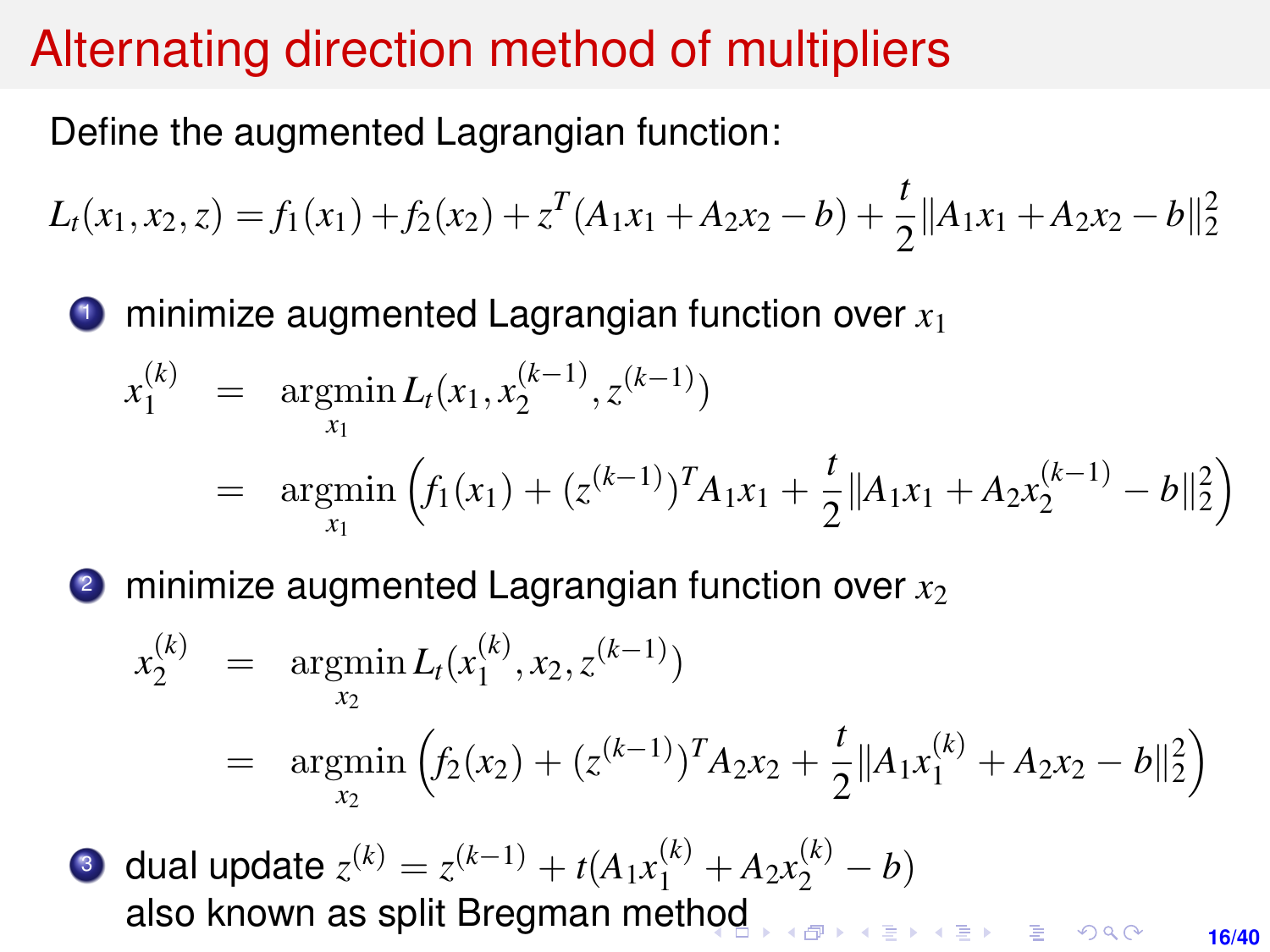# Alternating direction method of multipliers

Define the augmented Lagrangian function:

$$
L_t(x_1, x_2, z) = f_1(x_1) + f_2(x_2) + z^T(A_1x_1 + A_2x_2 - b) + \frac{t}{2} ||A_1x_1 + A_2x_2 - b||_2^2
$$

<sup>1</sup> minimize augmented Lagrangian over *x*<sup>1</sup>

$$
x_1^{(k)} = \underset{x_1}{\operatorname{argmin}} L_t(x_1, x_2^{(k-1)}, z^{(k-1)})
$$
  
=  $\underset{x_1}{\operatorname{argmin}} \left( f_1(x_1) + (z^{(k-1)})^T A_1 x_1 + \frac{t}{2} ||A_1 x_1 + A_2 x_2^{(k-1)} - b||_2^2 \right)$ 

 $\bullet$  minimize augmented Lagrangian over  $x_2$ 

$$
x_2^{(k)} = \underset{x_2}{\operatorname{argmin}} L_t(x_1^{(k)}, x_2, z^{(k-1)})
$$
  
= 
$$
\underset{x_2}{\operatorname{argmin}} \left( f_2(x_2) + (z^{(k-1)})^T A_2 x_2 + \frac{t}{2} ||A_1 x_1^{(k)} + A_2 x_2 - b||_2^2 \right)
$$

**3** dual update  $z^{(k)} = z^{(k-1)} + t(A_1x_1^{(k)} + A_2x_2^{(k)} - b)$ also known as split Bregman met[hod](#page-15-0)

**17/40**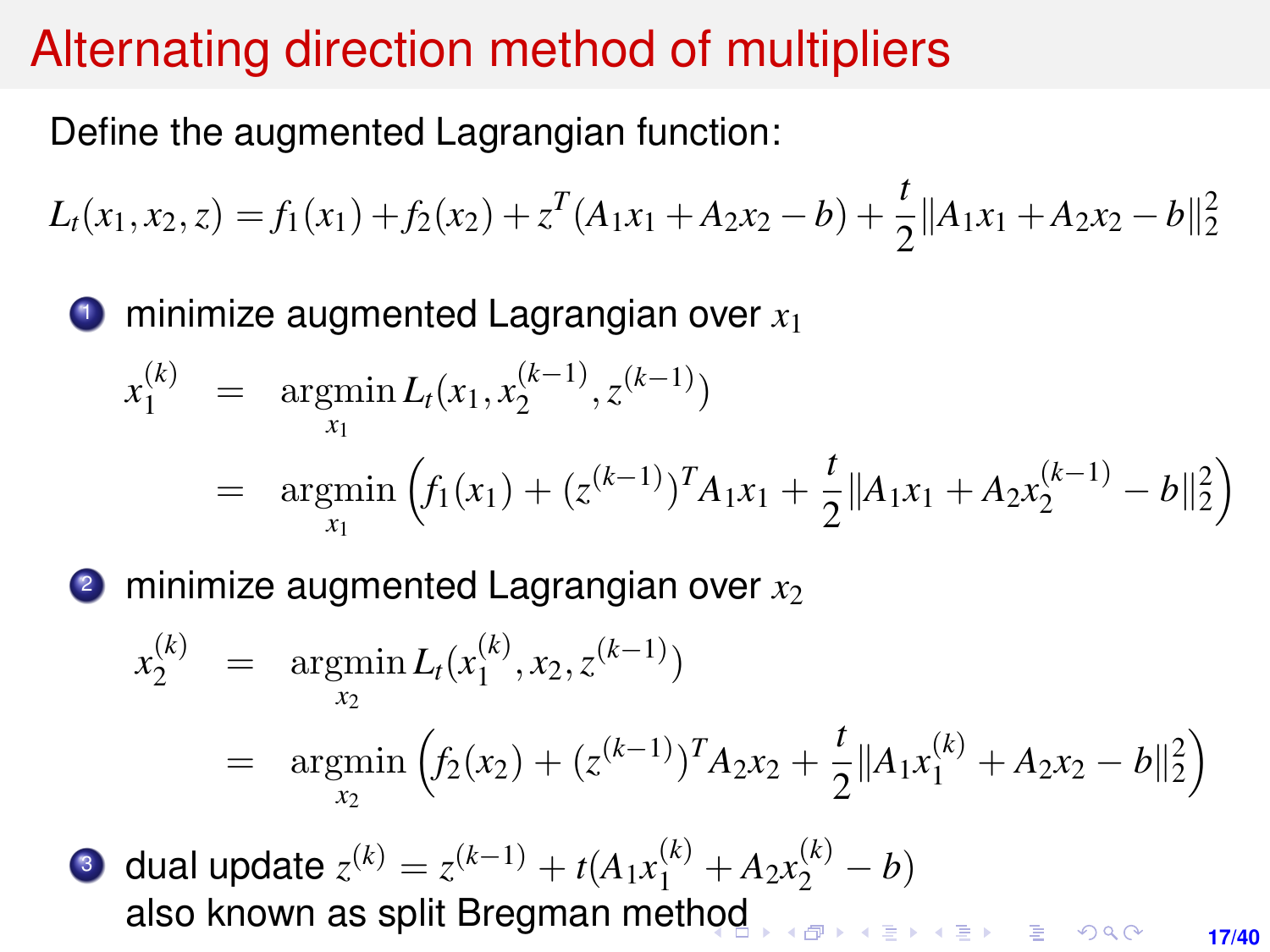## Augmented Lagrangian method

Define the augmented Lagrangian function:

$$
L_t(x_1, x_2, z) = f_1(x_1) + f_2(x_2) + z^T(A_1x_1 + A_2x_2 - b) + \frac{t}{2} ||A_1x_1 + A_2x_2 - b||_2^2
$$

minimize the augmented Lagrangian function over  $x_1$  and  $x_2$ jointly

$$
(x_1^{(k)}, x_2^{(k)}) = \operatorname{argmin}_{x_1, x_2} L_t(x_1, x_2, z^{(k-1)})
$$

**18/40**

**KORKARK A BIK BIKA A GA A GA A GA A BIKA A BIKA A BIKA A BIKA A BIKA A BIKA A BIKA A BIKA A BIKA A BIKA A BIKA** 

2 dual update  $z^{(k)} = z^{(k-1)} + t(A_1x_1^{(k)} + A_2x_2^{(k)} - b)$ also known as Bregman method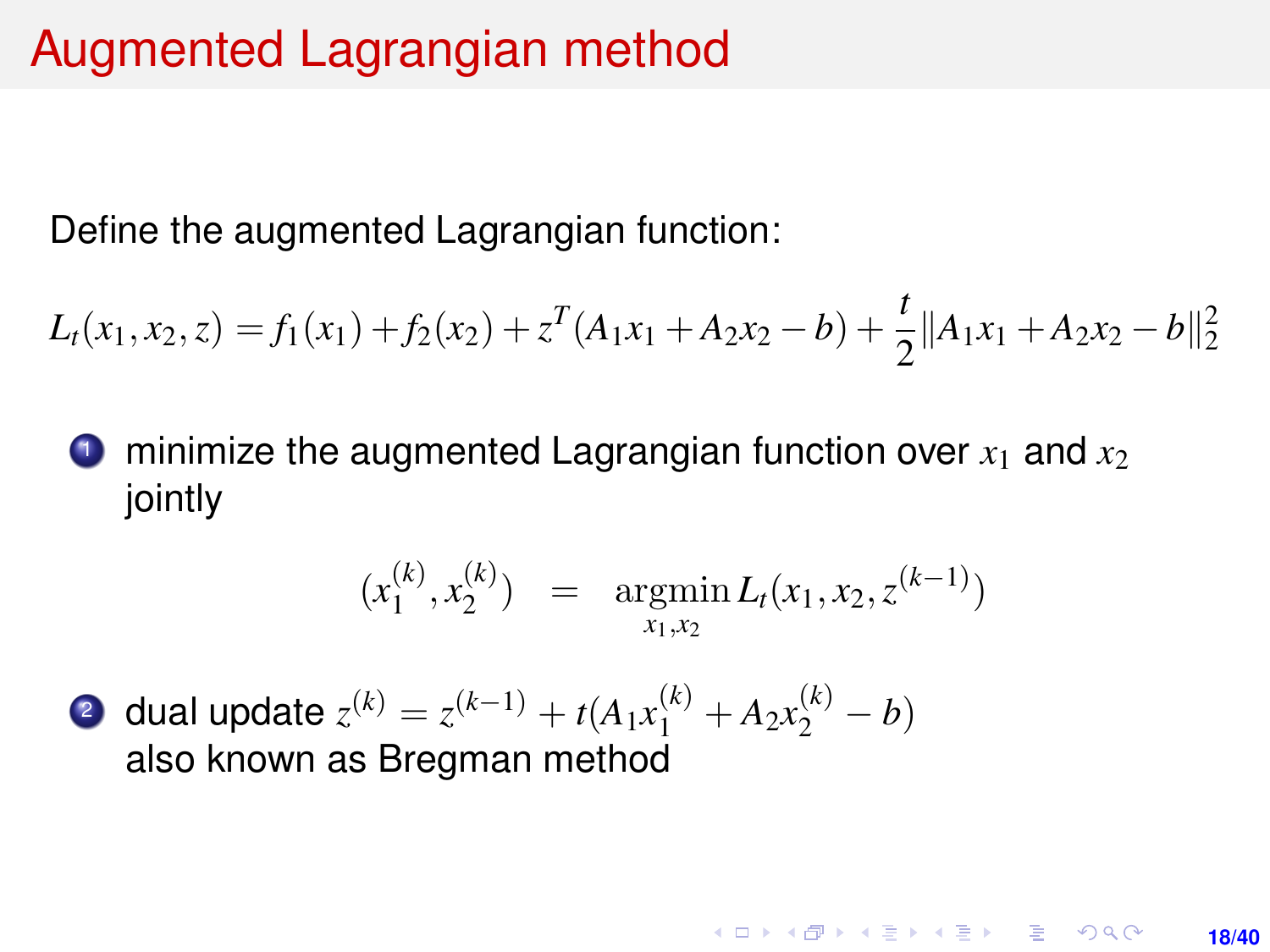## Application to composite optimization (method 1)

min  $f_1(x) + f_2(Ax)$ 

apply ADMM to

min  $f_1(x_1) + f_2(x_2)$ s.t.  $Ax_1 = x_2$ 

**•** augmented Lagrangian is

$$
f_1(x_1) + f_2(x_2) + \frac{t}{2} ||Ax_1 - x_2 + z/t||_2^2
$$

*x*<sub>1</sub>-update requires minimization of  $f_1(x_1) + \frac{t}{2} ||Ax_1 - x_2 + z/t||_2^2$ *x*2-update is evaluation of  $\max_{t^{-1}f_2}$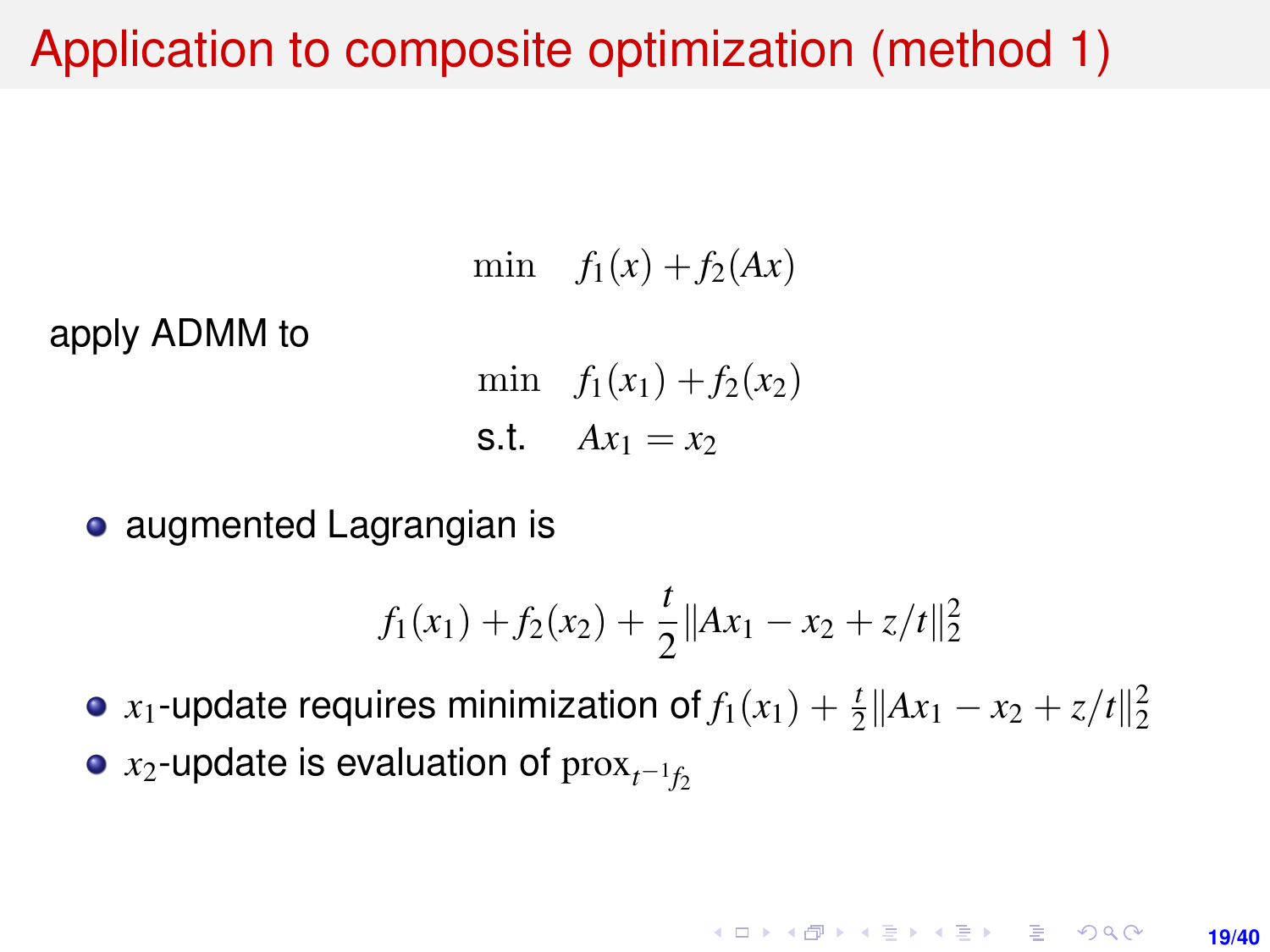# Application to composite optimization (method 2)

introduce extra 'splitting' or 'dummy' variable  $x_3$ 

$$
\begin{aligned}\n\text{min} \quad & f_1(x_3) + f_2(x_2) \\
\text{s.t.} \quad & \left(\begin{array}{c} A \\ I \end{array}\right) x_1 = \left(\begin{array}{c} x_2 \\ x_3 \end{array}\right)\n\end{aligned}
$$

 $\bullet$  alternate minimization of augmented Lagrangian over  $x_1$  and  $(x_2, x_3)$ 

$$
f_1(x_3) + f_2(x_2) + \frac{t}{2} (||Ax_1 - x_2 + z_1/k||_2^2 + ||x_1 - x_3 + z_2/k||_2^2)
$$

- $x_1$ -update: linear equation with coefficient  $I + A^TA$
- $(x_2, x_3)$ -update: decoupled evaluations of  $prox_{t^{-1}f_1}$  and  $prox_{t^{-1}f_2}$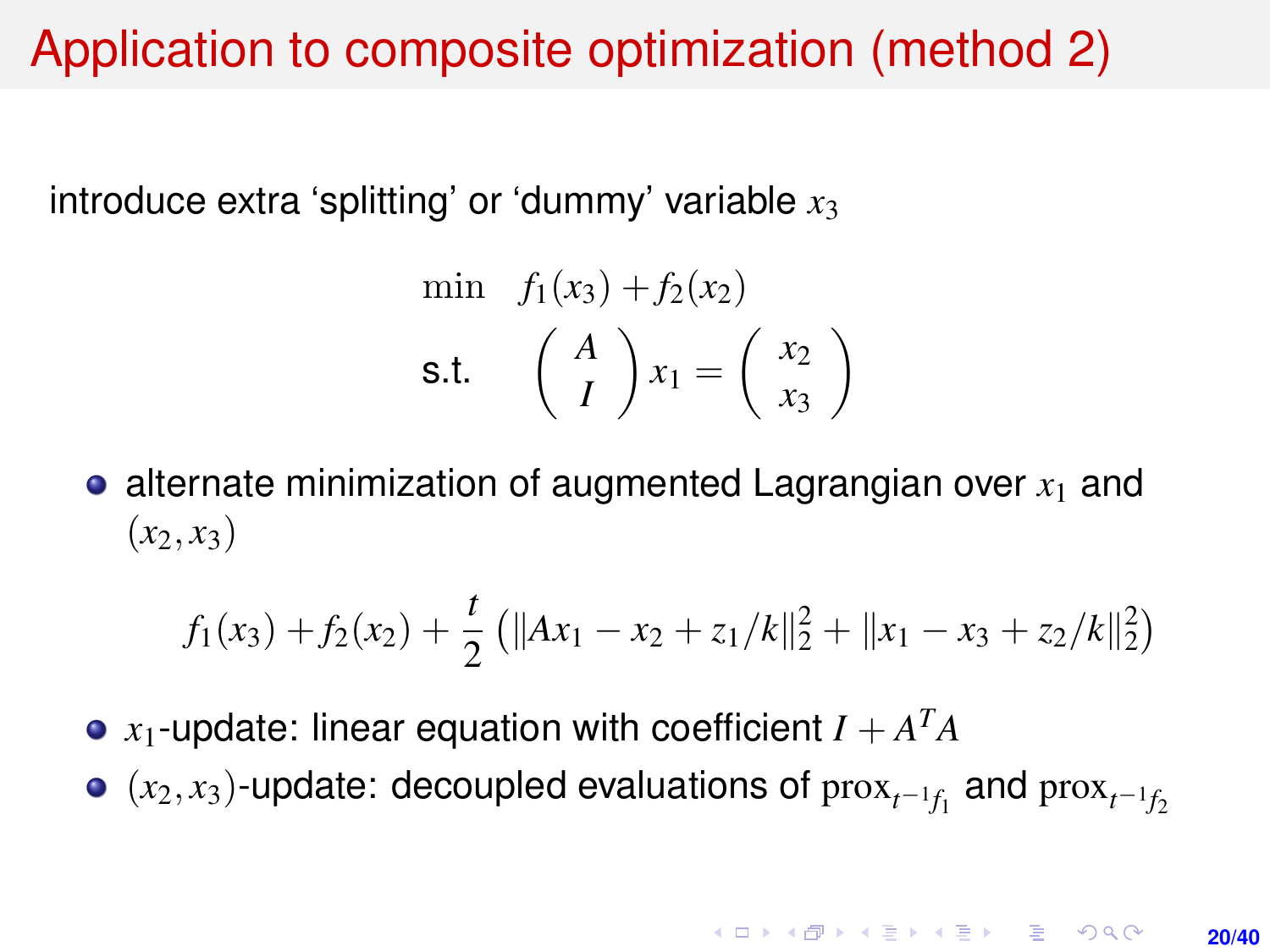# <span id="page-20-0"></span>**Outline**



### [examples](#page-6-0)

[alternating direction method of multipliers](#page-12-0)

**21/40**

K ロ > K @ > K 할 > K 할 > → 할 → 9 Q @

4 [image deblurring example](#page-20-0)

### [convergence](#page-26-0)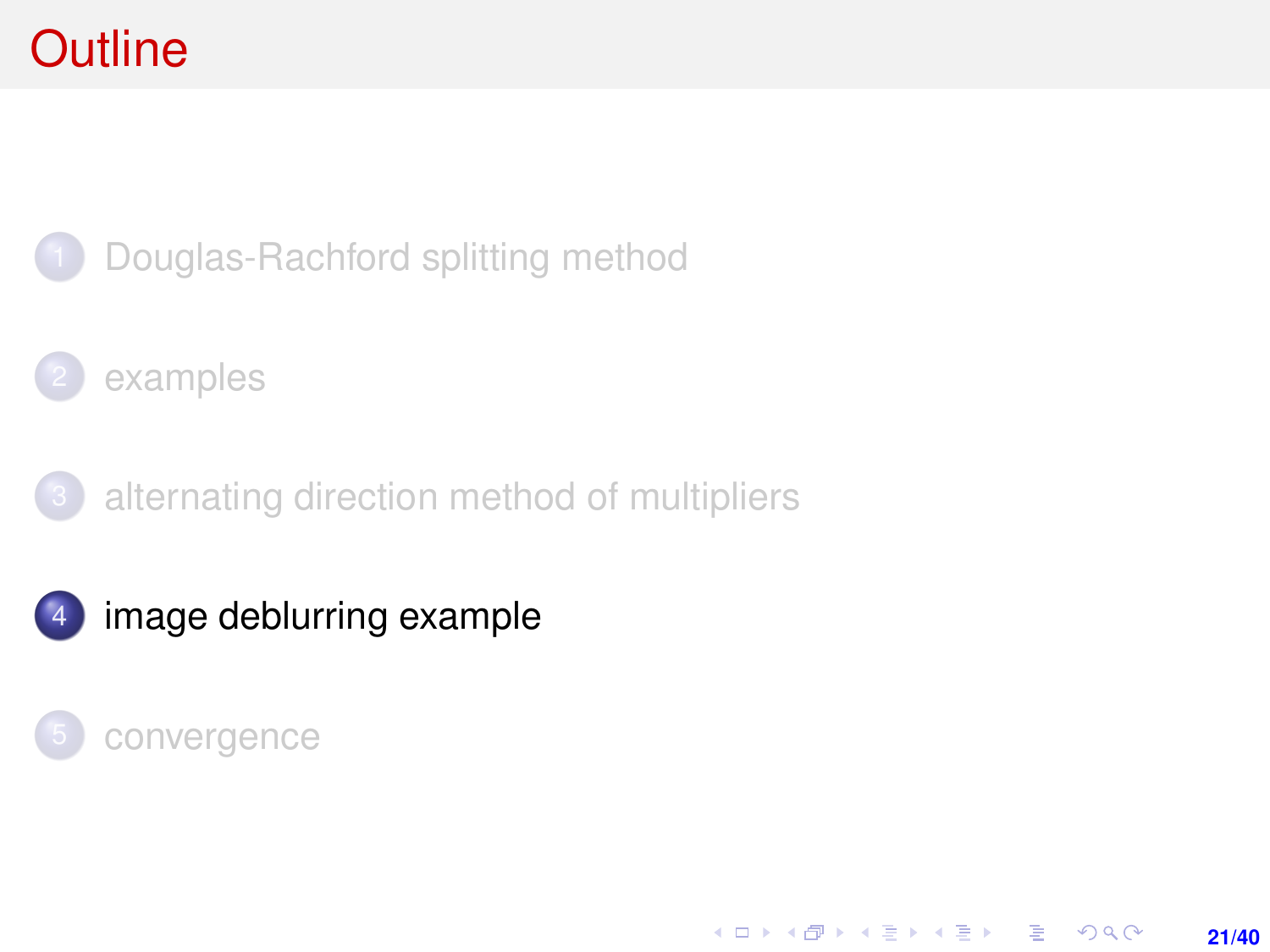# Image blurring model

$$
b=Kx_t+w
$$

- $\boldsymbol{x_t}$  is unknown image
- *b* is observed (blurred and noisy) image; *w* is noise
- *N* × *N*-images are stored in column-major order as vectors of length *N* 2

### **blurring matrix** *K*

- **•** represents 2D convolution with space-invariant point spread function
- with periodic boundary conditions, block-circulant with circulant blocks
- **can be diagonalized by multiplication with unitary 2D DFT matrix** *W*:

$$
K = W^H \mathbf{diag}(\lambda) W
$$

equations with coefficient  $I + K^T K$  can be solved in  $O(N^2 \log N)$ time**KORKARK A BIK BIKA A GA A GA A GA A BIKA A BIKA A BIKA A BIKA A BIKA A BIKA A BIKA A BIKA A BIKA A BIKA A BIKA**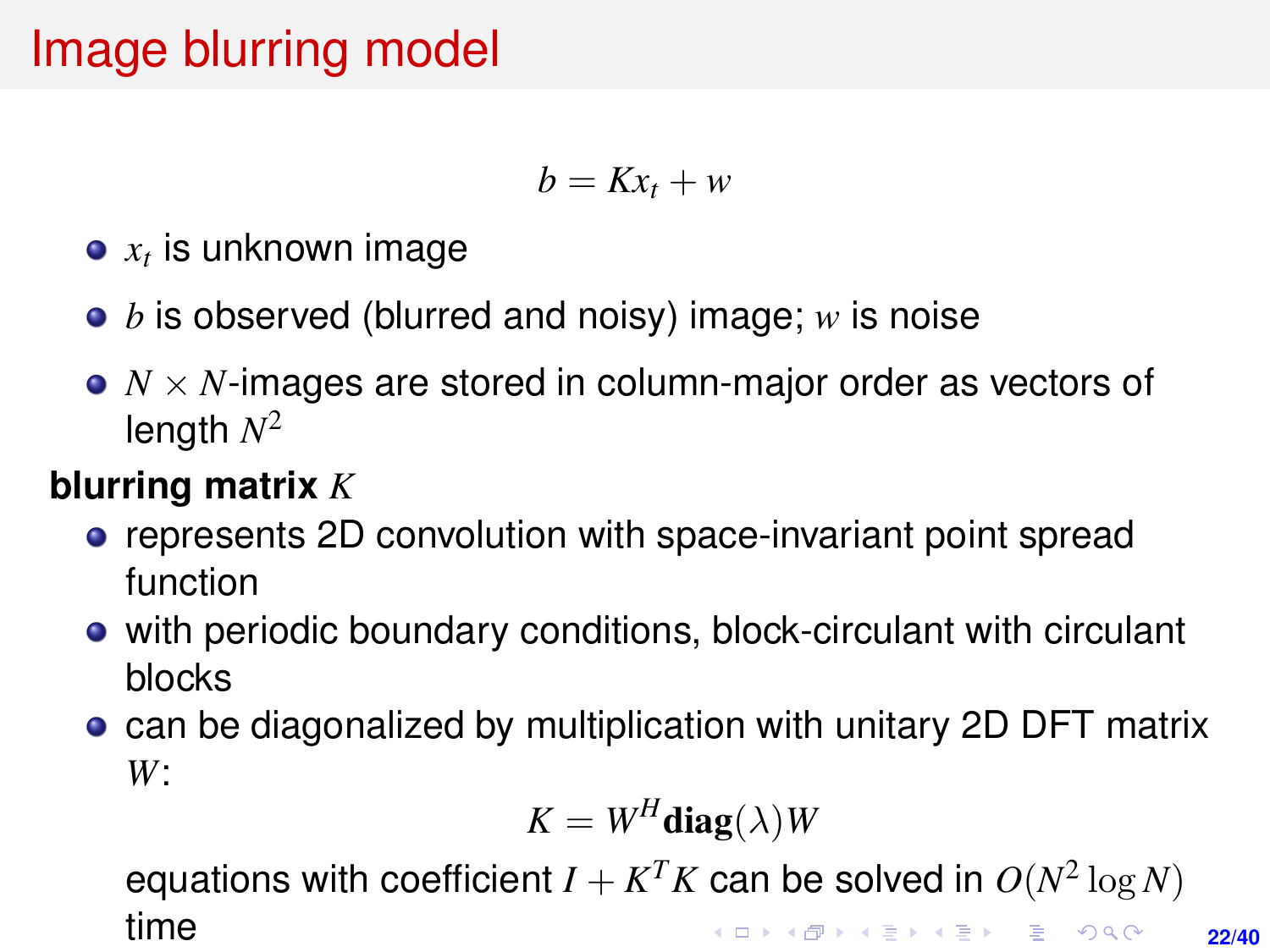# Total variation deblurring with 1-norm

$$
\min \quad \|Kx - b\|_1 + \gamma \|Dx\|_{\text{fv}}
$$
\n
$$
\text{s.t.} \quad 0 \le x \le 1
$$

### second term in objective is **total variation penalty**

*Dx* is discretized first derivative in vertical and horizontal direction

$$
\left(\begin{array}{c}I\otimes D_1 \\ D_1\otimes I\end{array}\right),\quad \left(\begin{array}{ccccc}-1&0&0&\cdots&0&0&1\\1&-1&0&\cdots&0&0&0\\0&1&-1&\cdots&0&0&0\\ \vdots&\vdots&\vdots&\ddots&\vdots&\vdots&\vdots\\0&0&0&\cdots&-1&0&0\\0&0&0&\cdots&1&-1&0\\0&0&0&\cdots&0&1&-1\end{array}\right)
$$

 $\| \cdot \|_{tv}$  is a sum of Euclidean norms:  $\|(u, v)\|_{tv} = \sum_{i=1}^n \sqrt{u_i^2 + v_i^2}$ 

**KORKARK A BIK BIKA A GA A GA A GA A BIKA A BIKA A BIKA A BIKA A BIKA A BIKA A BIKA A BIKA A BIKA A BIKA A BIKA 23/40**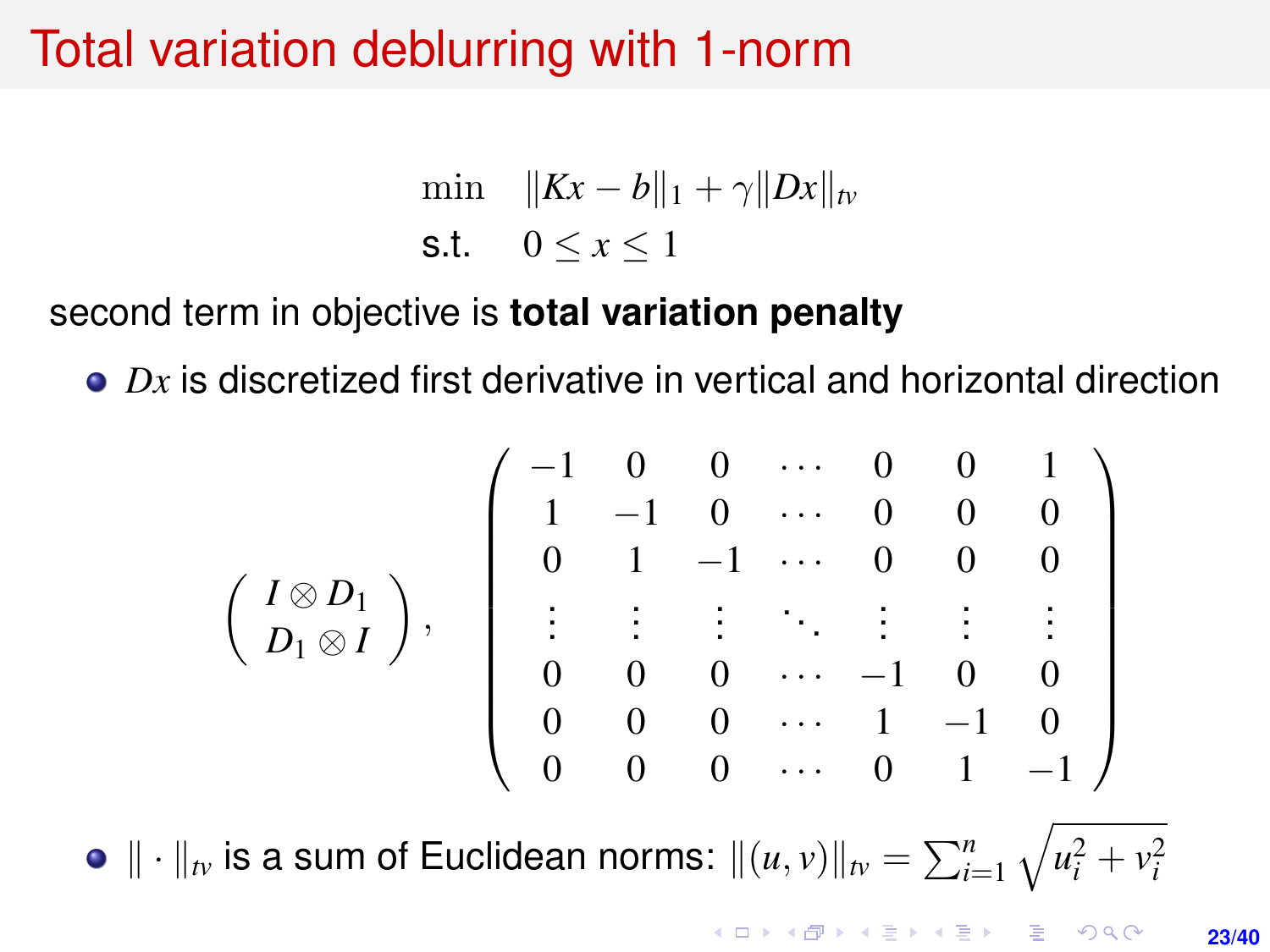# Solution via Douglas-Rachford method

an example of a composite optimization problem

min  $f_1(x) + f_2(Ax)$ with  $f_1$  the indicator of  $[0,1]^n$  and  $A = \begin{pmatrix} K & 0 \\ 0 & 0 \end{pmatrix}$ *D*  $\int$ ,  $f_2(u, v) = ||u||_1 + \gamma ||v||_{tv}$ min  $||u||_1 + \gamma ||v||_{tv}$ , s.t.  $u = Kx - b$ ,  $v = Dx$ ,  $y = x, 0 \le y \le 1$ 

### **primal DR method** and **ADMM** require:

- decoupled prox-evaluations of  $||u||_1$  and  $||v||_{tv}$ , and projections on *C*
- solution of linear equations with coefficient matrix

$$
I + K^T K + D^T D
$$

solvable in  $O(N^2 \log N)$  time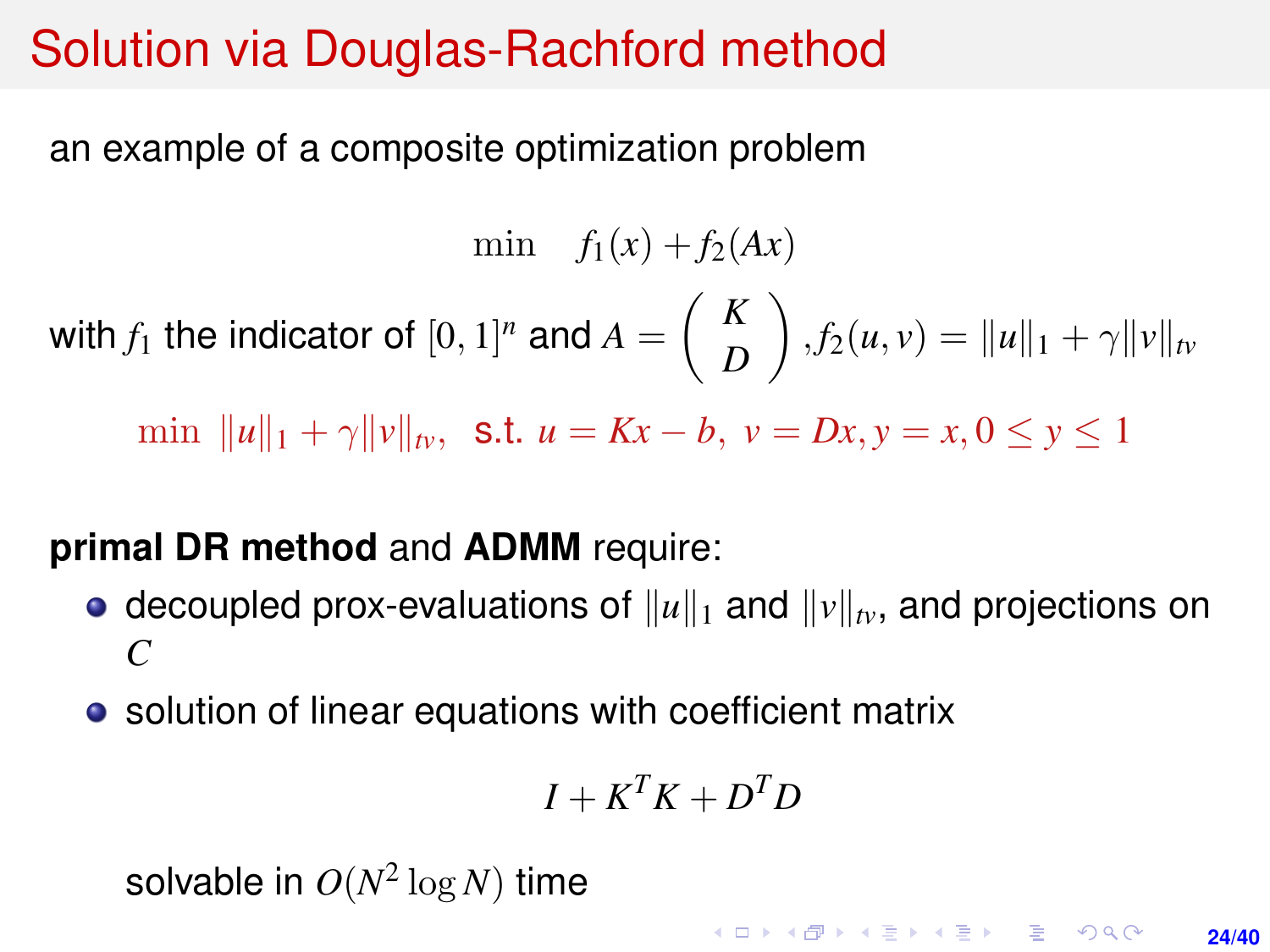# <span id="page-24-0"></span>Example

- $\bullet$  1024  $\times$  1024 image, periodic boundary conditions
- **Gaussian blur**
- salt-and-pepper noise (50% pixels randomly changed to 0/1)

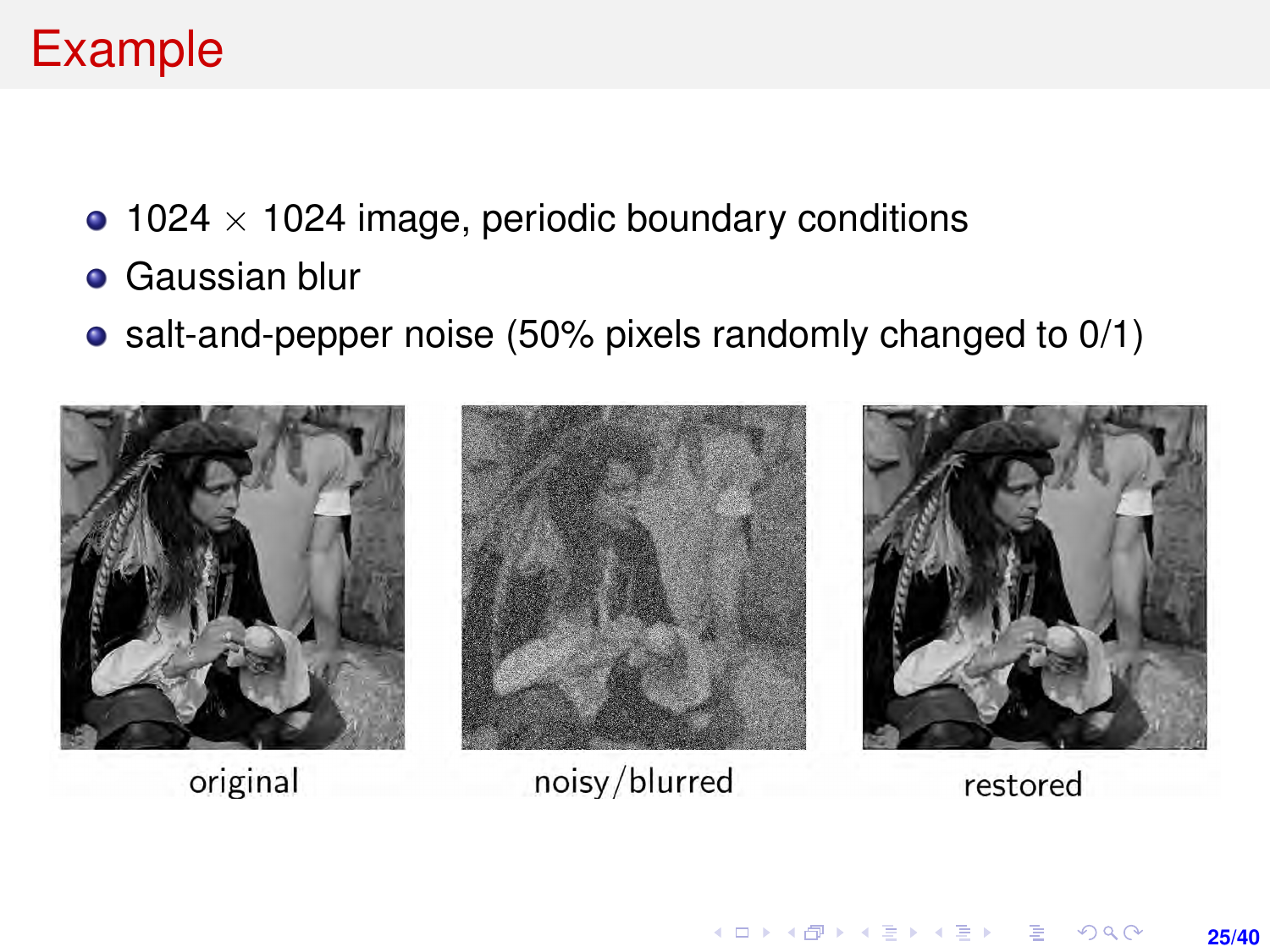## **Convergence**



cost per iteration is dominated by 2D F[FT](#page-24-0)[s](#page-26-0)

**26/40**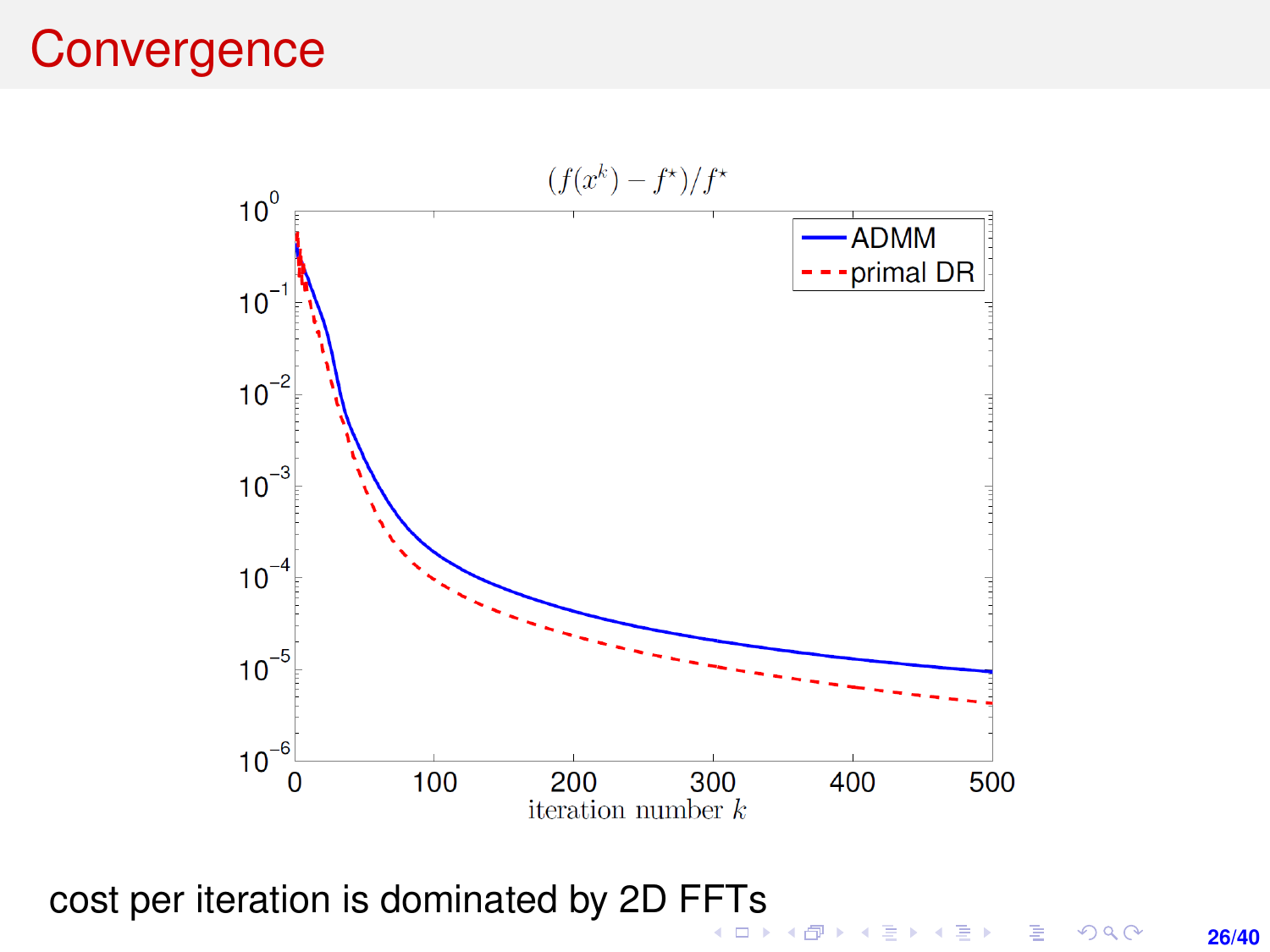# <span id="page-26-0"></span>**Outline**



- [examples](#page-6-0)
- [alternating direction method of multipliers](#page-12-0)
- [image deblurring example](#page-20-0)



K ロ > K @ > K 할 > K 할 > → 할 → 9 Q @ **27/40**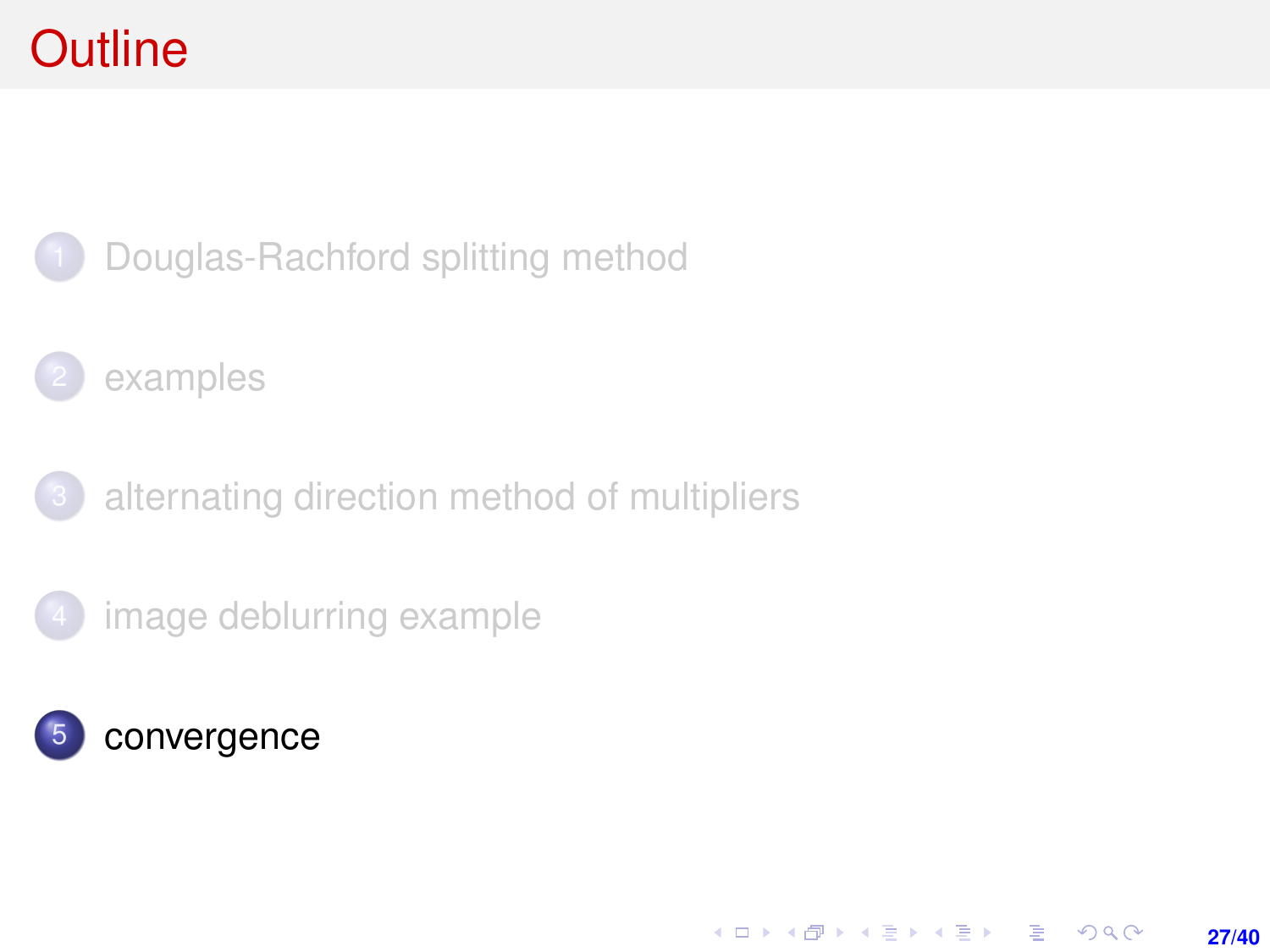## **Nonexpansiveness**

if  $u = \text{prox}_{h}(x)$ ,  $v = \text{prox}_{h}(y)$ , then

$$
(u-v)^\top (x-y) \ge ||u-v||^2
$$

prox*<sup>h</sup>* is *firmly nonexpansive*, or *co*-*coercive* with constant 1

• follows from characterization of proximal mapping and monotonicity

$$
x - u \in \partial h(u), y - v \in \partial h(v) \quad \Rightarrow \quad (x - u - y + v)^\top (u - v) \ge 0
$$

• implies (from Cauchy-Schwarz inequality)

$$
\|\text{prox}_{h}(x) - \text{prox}_{h}(y)\|_2 \le \|x - y\|_2
$$

prox*<sup>h</sup>* is *nonexpansive*, or *Lipschitz continuous* with constant 1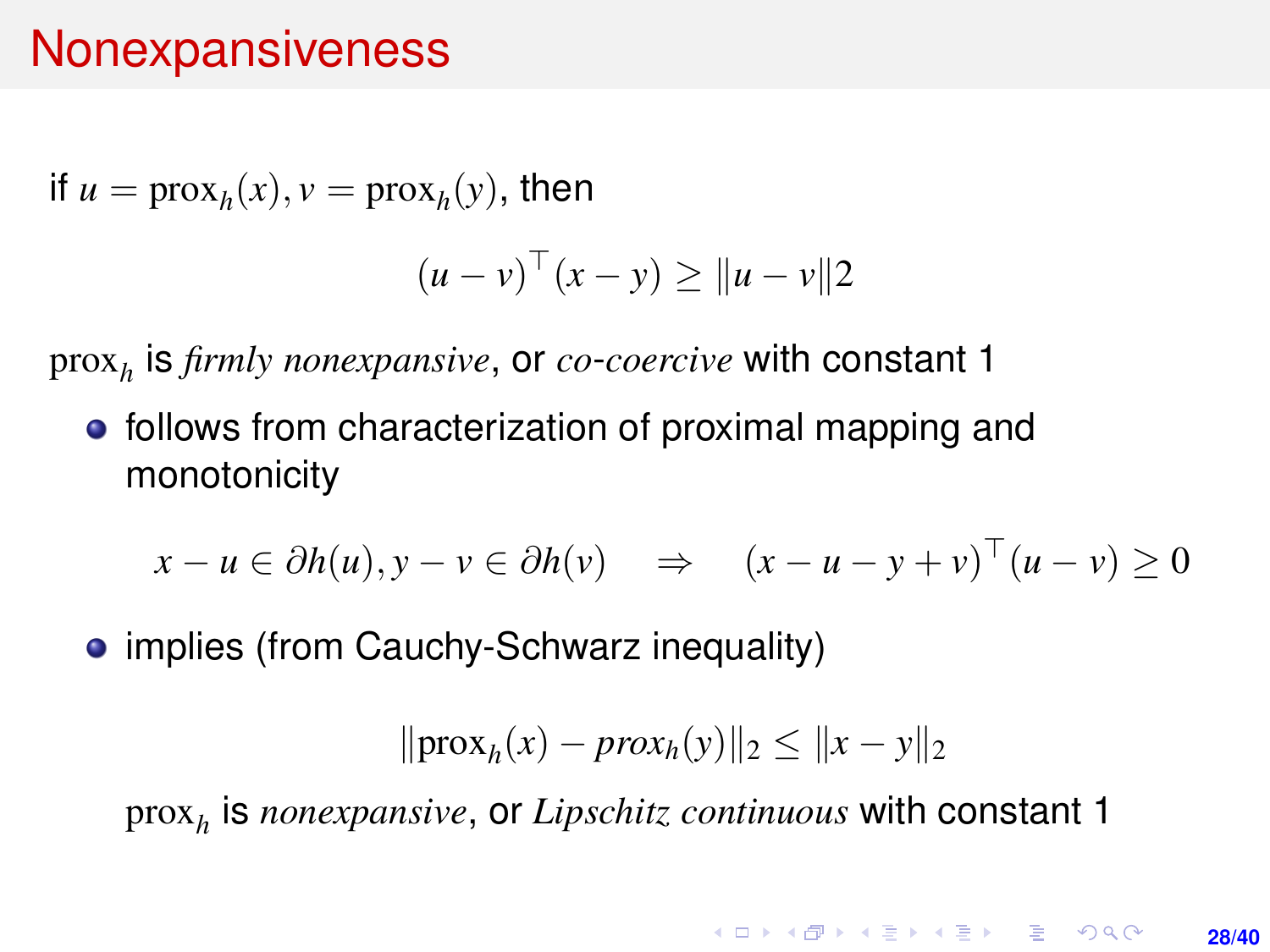## Douglas-Rachford iteration mappings

define iteration map *F* and negative step *G*

$$
F(z) = z + \text{prox}_{tg}(2\text{prox}_{th}(z) - z) - \text{prox}_{th}(z)
$$
  
\n
$$
G(z) = z - F(z)
$$
  
\n
$$
= \text{prox}_{th}(z) - \text{prox}_{tg}(2\text{prox}_{th}(z) - z)
$$

• *F* is firmly nonexpansive (co-coercive with parameter 1)

$$
(F(z) - F(\hat{z}))^{T} (z - \hat{z}) \geq ||F(z) - F(\hat{z})||_{2}^{2} \quad \forall z, \hat{z}
$$

• implies that G is firmly nonexpansive:

$$
(G(z) - G(\hat{z}))^{T} (z - \hat{z})
$$
  
=  $||G(z) - G(\hat{z})||_{2}^{2} + (F(z) - F(\hat{z}))^{T} (z - \hat{z}) - ||F(z) - F(\hat{z})||_{2}^{2}$   
 $\geq ||G(z) - G(\hat{z})||_{2}^{2}$ 

**KORKARK A BIK BIKA A GA A GA A GA A BIKA A BIKA A BIKA A BIKA A BIKA A BIKA A BIKA A BIKA A BIKA A BIKA A BIKA 29/40**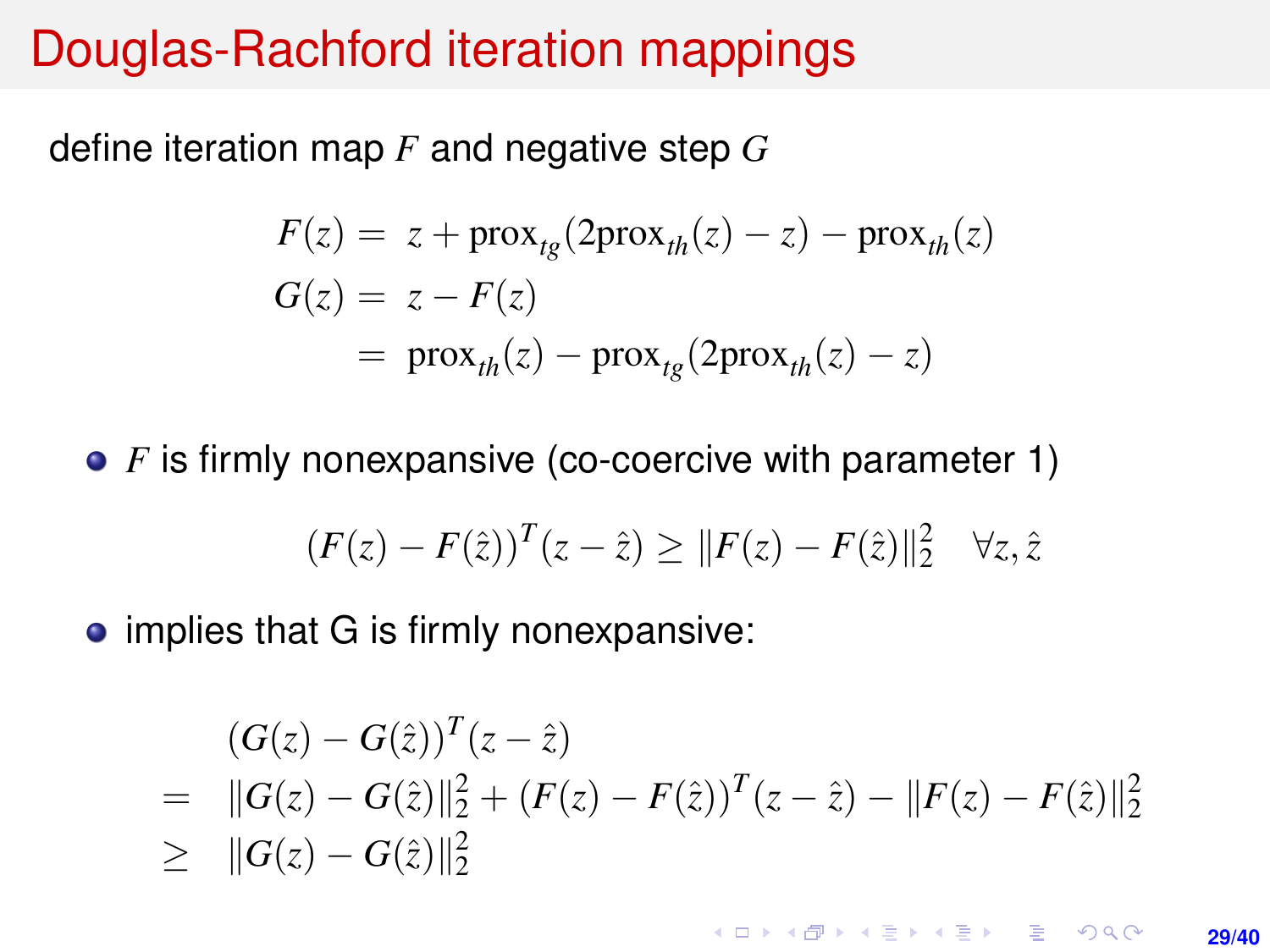### Proof.

firm nonexpansiveness of *F*

• define 
$$
x = prox_{th}(z)
$$
,  $\hat{x} = prox_{th}(\hat{z})$ , and

$$
y = \text{prox}_{tg}(2x - z), \quad \hat{y} = \text{prox}_{tg}(2\hat{x} - \hat{z})
$$

• substitute expressions  $F(z) = z + y - x$  and  $F(\hat{z}) = \hat{z} + \hat{y} - \hat{x}$ .

$$
(F(z) - F(\hat{z}))^{T} (z - \hat{z})
$$
  
\n
$$
\geq (z + y - x - \hat{z} - \hat{y} + \hat{x})^{T} (z - \hat{z}) - (x - \hat{z})^{T} (z - \hat{z}) + ||x - \hat{x}||_{2}^{2}
$$
  
\n
$$
= (y - \hat{y})^{T} (z - \hat{z}) + ||z - x - \hat{z} + \hat{x}||_{2}^{2}
$$
  
\n
$$
= (y - \hat{y})^{T} (2x - z - 2\hat{x} + \hat{z}) - ||y - \hat{y}||_{2}^{2} + ||F(z) - F(\hat{z})||_{2}^{2}
$$
  
\n
$$
\geq ||F(z) - F(\hat{z})||_{2}^{2}
$$

inequalities use firm nonexpansiveness of prox<sub>th</sub> and prox<sub>tg</sub>

$$
(x - \hat{x})^T (z - \hat{z}) \ge ||x - \hat{x}||_2^2, \quad (2x - z - 2\hat{x} + \hat{z})^T (y - \hat{y}) \ge ||y - \hat{y}||_2^2
$$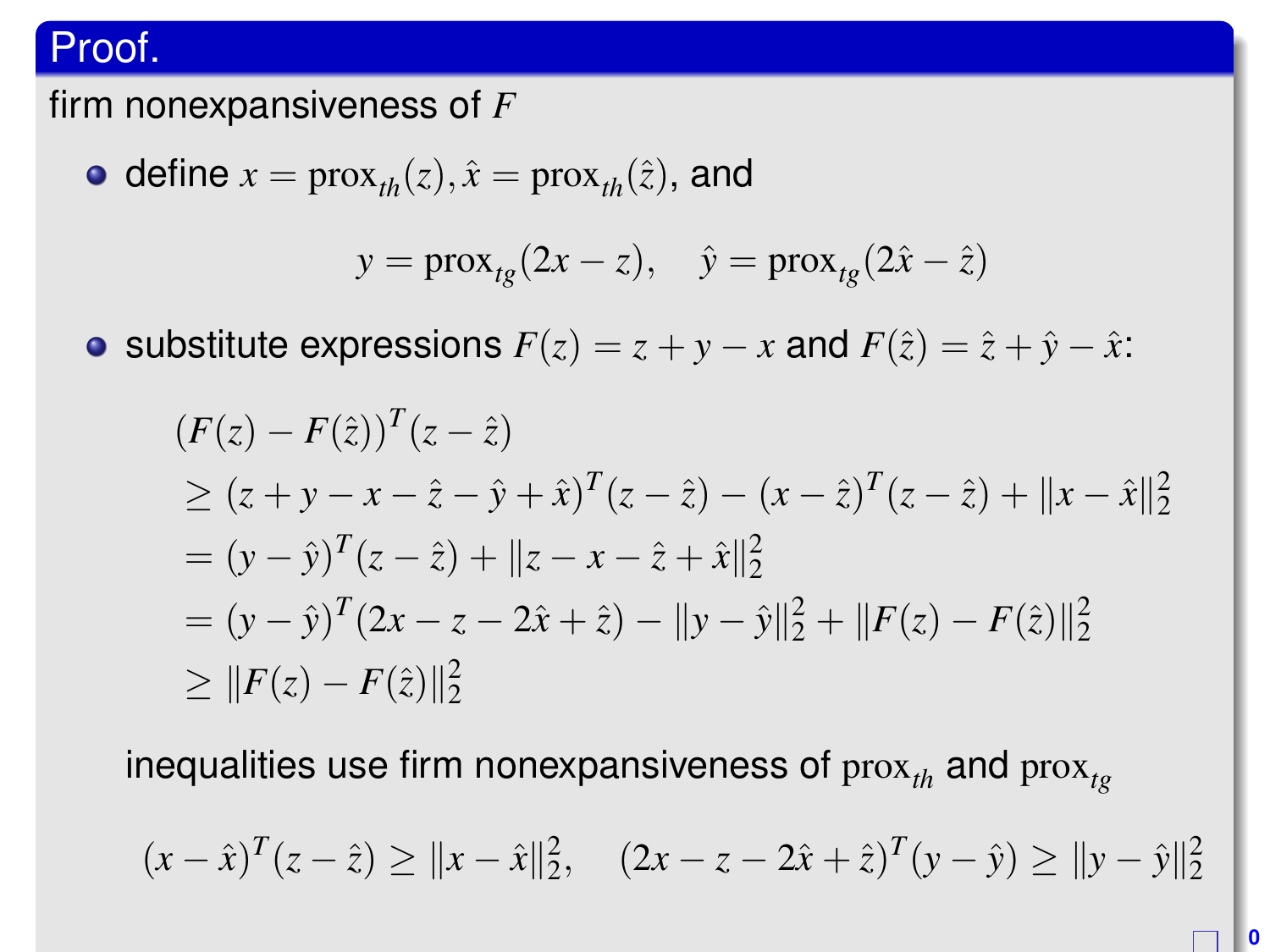## Convergence result

$$
z^{(k)} = (1 - \rho_k)z^{(k-1)} + \rho_k F(z^{(k-1)})
$$
  
=  $z^{(k-1)} - \rho_k G(z^{(k-1)})$ 

#### **assumptions**

- optimal value  $f^* = \inf_x(g(x) + h(x))$  is finite and attained
- $\bullet$   $\rho_k \in [\rho_{\min}, \rho_{\max}]$  with  $0 < \rho_{\min} < \rho_{\max} < 2$

### **result**

- $z^{(k)}$  converges to a fixed point  $z^*$  of  $F$
- $x^{(k)} = \textrm{prox}_{th}(z^{(k-1)})$  converges to a minimizer  $x^* = \textrm{prox}_{th}(z^*)$ (follows from continuity of  $prox_{i}$ )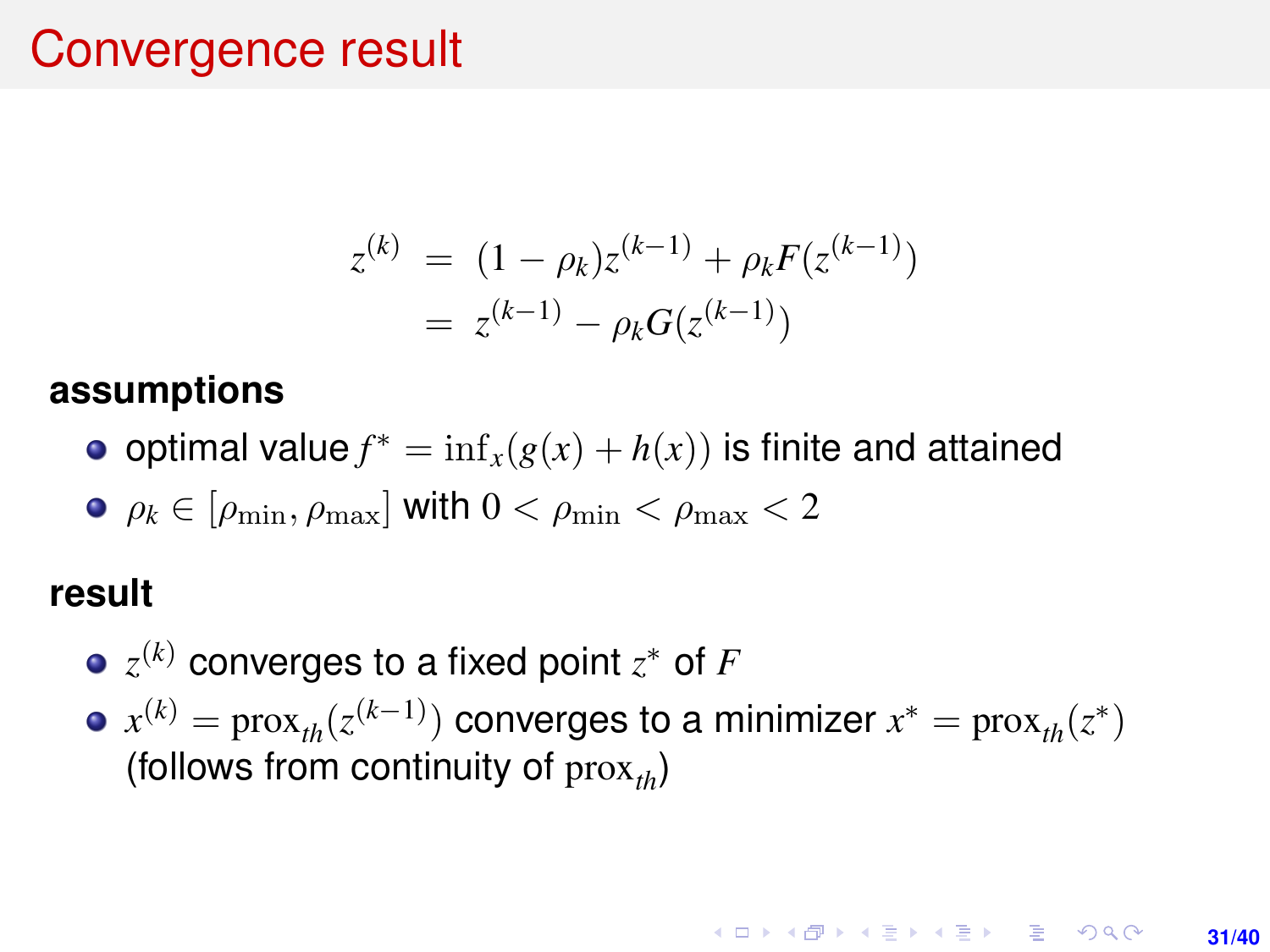### Proof.

Let *z* <sup>∗</sup> be any fixed point of *F*(*z*) (zero of *G*(*z*)). Consider iteration *k*  $(\text{with } z = z^{(k-1)}, \rho = \rho_k, z^+ = z^{(k)}):$ 

<span id="page-31-0"></span>
$$
||z^{+} - z^{*}||_{2}^{2} - ||z - z^{*}||_{2}^{2} = 2(z^{+} - z)^{T}(z - z^{*}) + ||z^{+} - z||_{2}^{2}
$$
  
\n
$$
= -2\rho G(z)^{T}(z - z^{*}) + \rho^{2}||G(z)||_{2}^{2}
$$
  
\n
$$
\leq -\rho(2 - \rho)||G(z)||_{2}^{2}
$$
  
\n
$$
\leq -M||G(z)||_{2}^{2}
$$
\n(1)

where  $M = \rho_{\min}(2 - \rho_{\max})$  (line 3 is firm nonexpansiveness of *G*) [\(1\)](#page-31-0) implies that

$$
M\sum_{k=0}^{\infty} ||G(z^{(k)})||_2^2 \leq ||z^{(0)} - z^*||_2^2, \quad ||G(z^{(k)})||_2 \to 0
$$

[\(1\)](#page-31-0) implies that  $||z^{(k)} - z^*||_2$  is nonincreasing;  $z^{(k)}$  bounded since  $\|z^{(k)} - z^*\|_2$  is nonincreasing, the limit  $\lim_{k\to\infty}\|z^{(k)} - z^*\|_2$ exists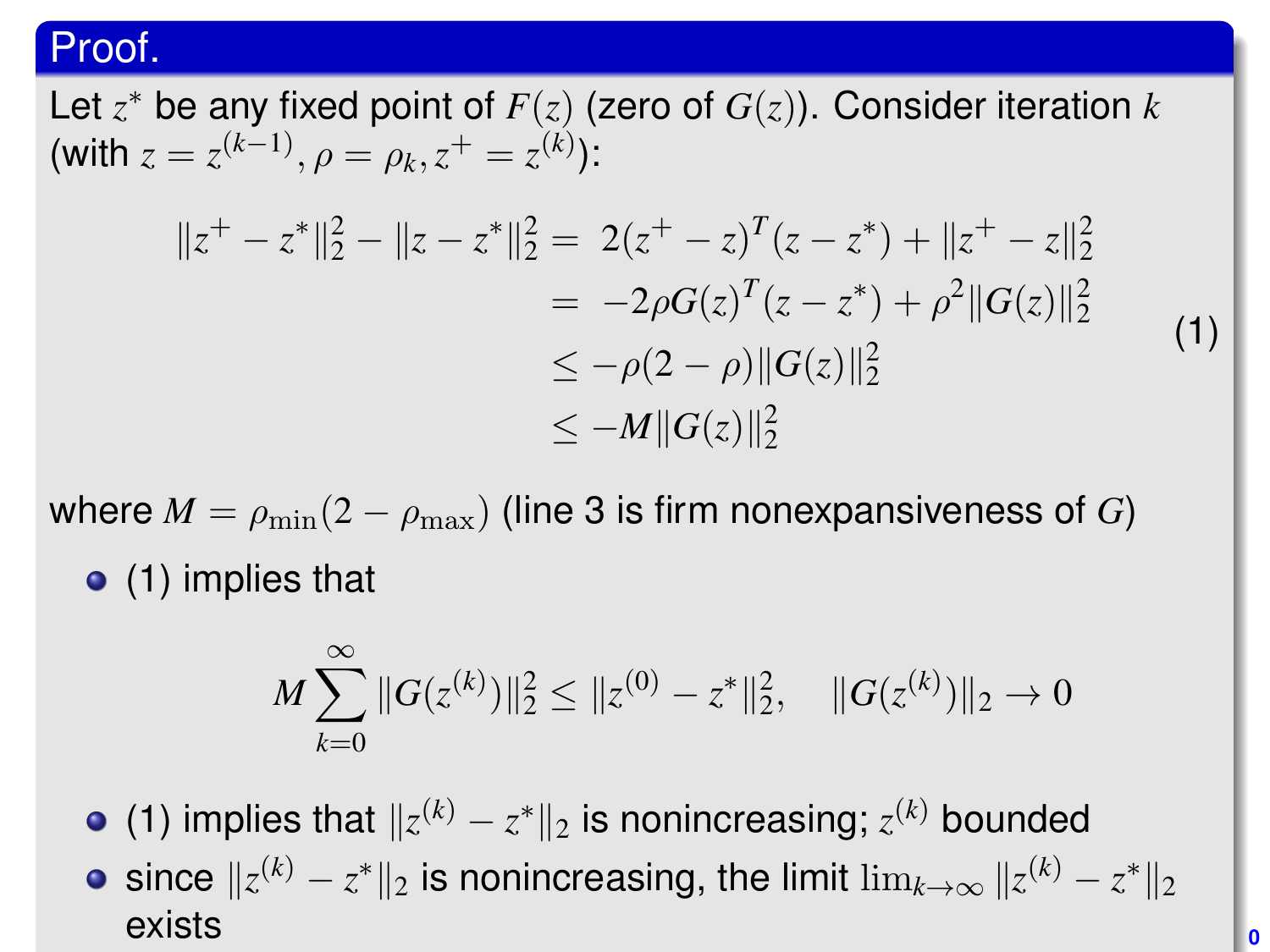### continued.

- since the sequence  $z^{(k)}$  is bounded, it has a convergent subsequence
- $\bullet$  let  $\bar{z}_k$  be a convergent subsequence with limit  $\bar{z}$ ; by continuity of *G*,

$$
0=\lim_{k\to\infty}G(\bar{z}_k)=G(\bar{z})
$$

hence,  $\bar{z}$  is a zero of  $G$  and the limit  $\lim_{k\to\infty}\|z^{(k)}-\bar{z}\|_2$  exists

• let  $\bar{z_1}$  and  $\bar{z_2}$  be two limit points; the limits

$$
\lim_{k \to \infty} \|z^{(k_{j_1})} - \bar{z_1}\|_2, \quad \lim_{k \to \infty} \|z^{(k_{j_2})} - \bar{z_2}\|_2
$$

exist, and subsequences of  $z^{(k)}$  converge to  $\bar{z_1}$ , resp.  $\bar{z_2}$ ; therefore

$$
\|\bar{z_2} - \bar{z_1}\|_2 = \lim_{k \to \infty} \|z^{(k)} - \bar{z_1}\|_2 = \lim_{k \to \infty} \|z^{(k)} - \bar{z_2}\|_2 = 0
$$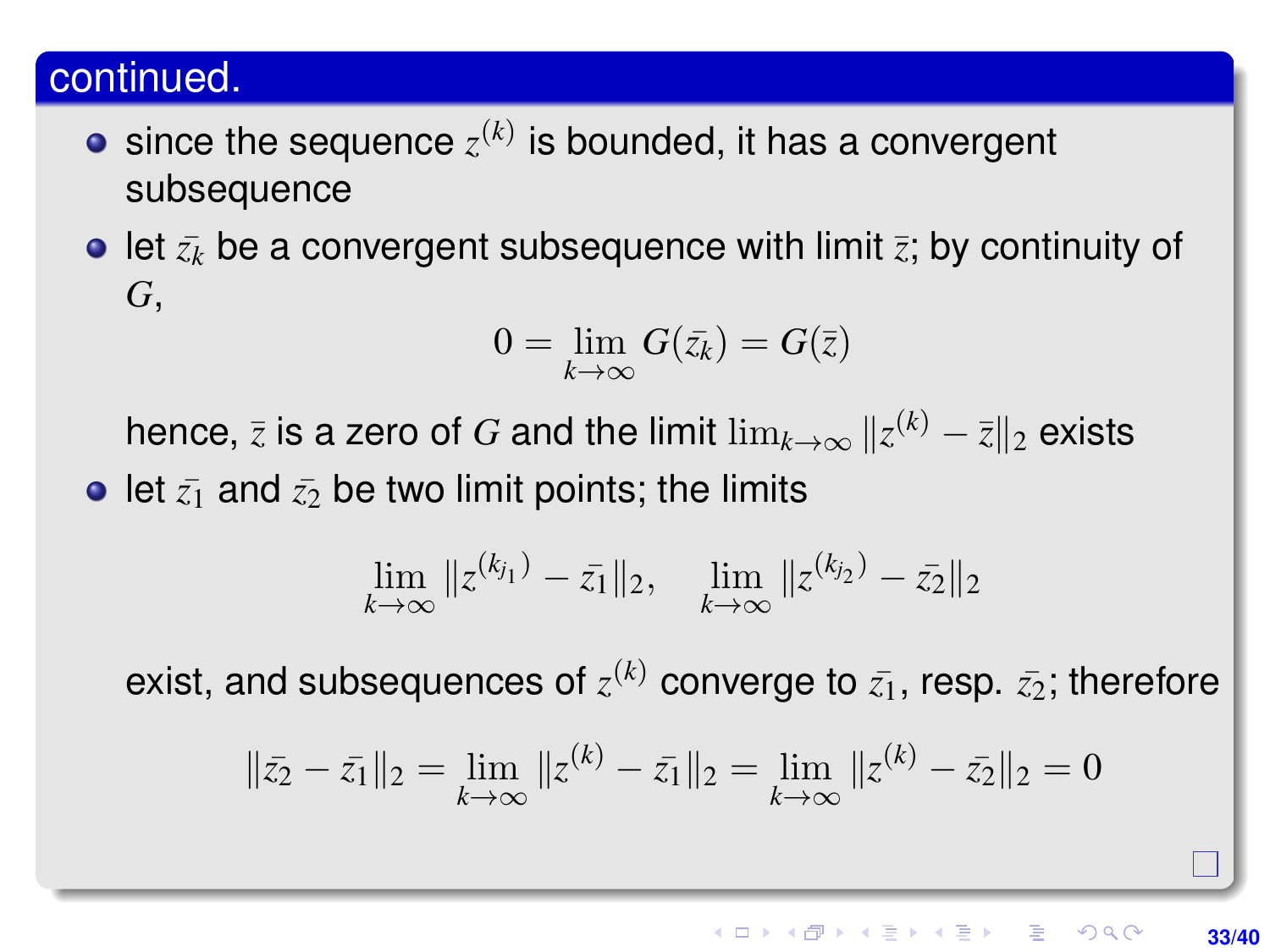# **References**

### **Douglas-Rachford method, ADMM, Spingarn's method**

- J. E. Spingarn, *Applications of the method of partial inverses to convex programming: decomposition*, Mathematical Programming (1985)
- J. Eckstein and D. Bertsekas, *On the Douglas-Rachford splitting method and the proximal algorithm for maximal monotone operators*, Mathematical Programming (1992)
- P.L. Combettes and J.-C. Pesquet, *A Douglas-Rachford splitting approach to nonsmooth convex variational signal recovery*, IEEE Journal of Selected Topics in Signal Procesing (2007)
- S. Boyd, N. Parikh, E. Chu, B. Peleato, J. Eckstein, *Distributed optimization and statistical learning via the alternating direction method of multipliers* (2010)
- N. Parikh, S. Boyd, *Block splitting for distributed optimization* (2013)

**image deblurring:** the example is taken from D. O'Connor and L. Vandenberghe, *Primal-dual decomposition by operator splitting and applications to image deblurring* (2014)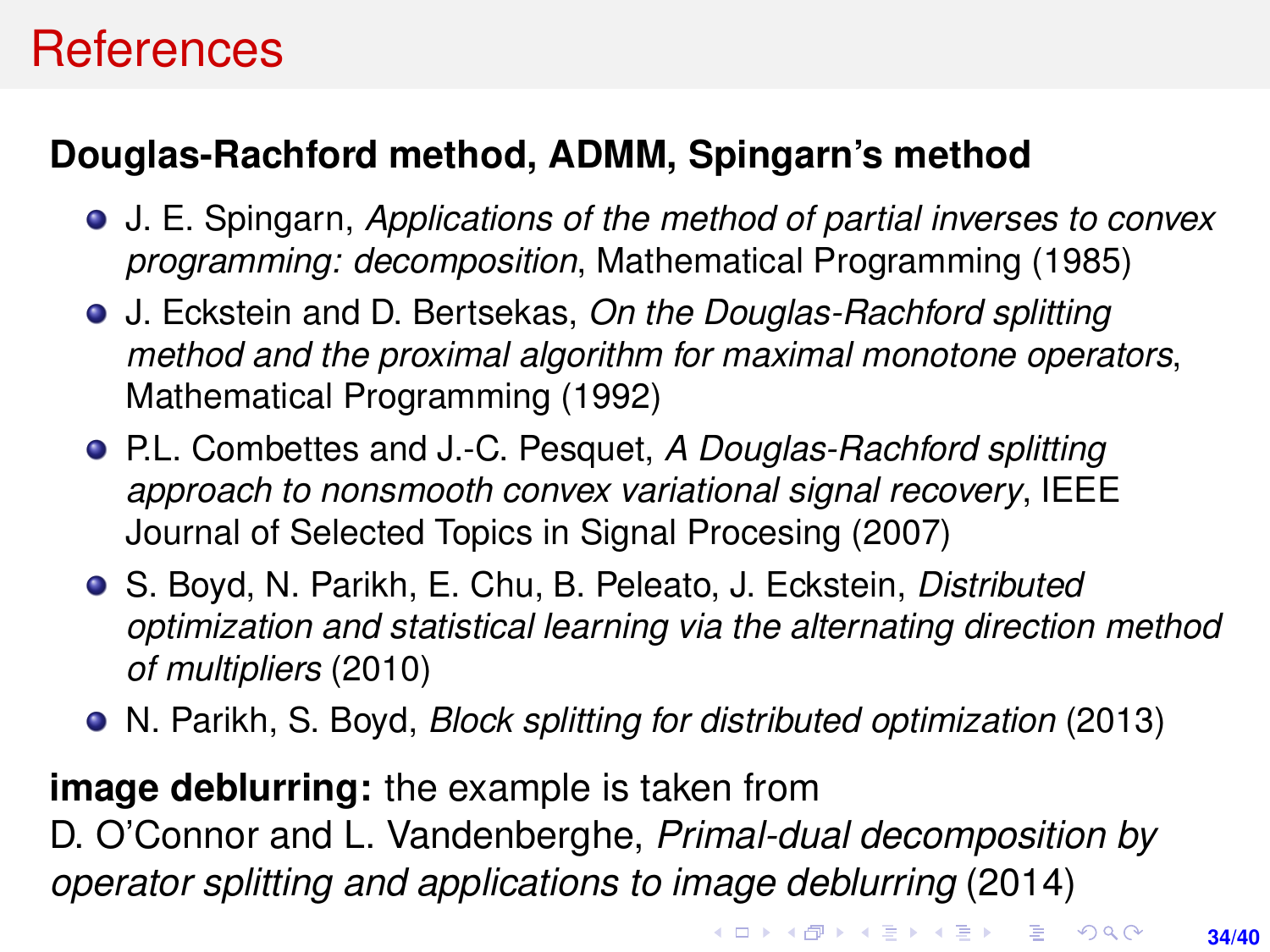# Primal-Dual Hybrid Gradient Methods

Consider

$$
(P) \qquad \min_{x \in \mathbb{R}^n} \quad f(x) + g(Ax)
$$

• Saddle point form by Fenchel duality

$$
(PD) \qquad \min_{x \in \mathbb{R}^n} \sup_z \quad f(x) + \langle z, Ax \rangle - g^*(z)
$$

• The dual problem is

(D) 
$$
\max_{z} -f^*(-A^{\top}z) - g^*(z)
$$

• Saddle point form by introducing new variable  $y = Ax$  in (P)

$$
\max_{z} \min_{x,y \in \mathbb{R}^n} f(x) + g(y) + \langle z, Ax - y \rangle
$$

Saddle point form by introducing new variable  $w = -A^\top z$  in (D).  $\bullet$ 

$$
\max_{z,w} \min_x -f^*(w) - g^*(z) + \langle x, A^\top z + w \rangle
$$

**35/40**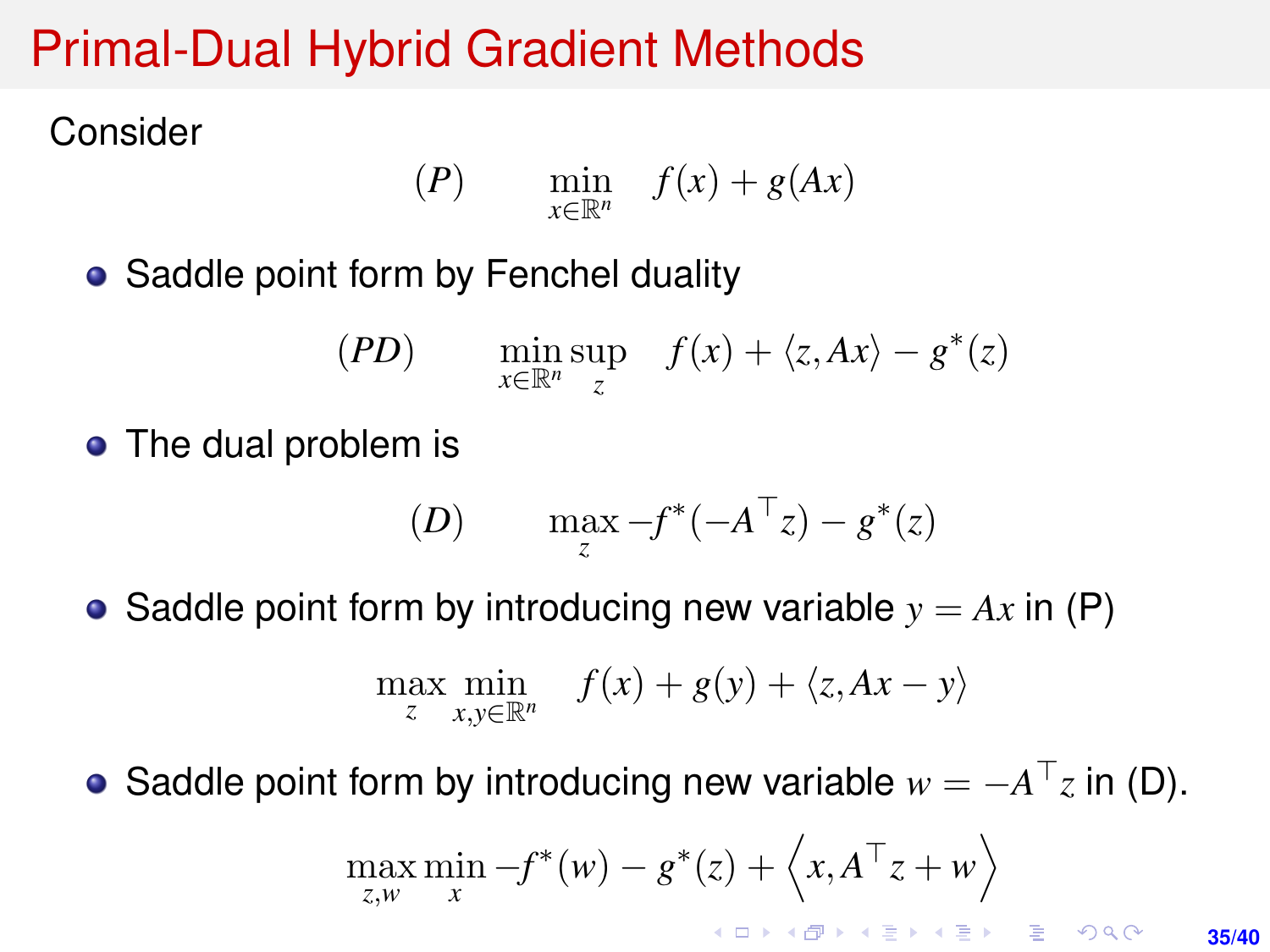# Primal-Dual method from (PD)

Saddle point form by Fenchel duality

$$
(PD) \qquad \min_{x \in \mathbb{R}^n} \sup_z \quad f(x) + \langle z, Ax \rangle - g^*(z)
$$

• Primal-dual hybrid Gradient (PDHG) Method

$$
x^{k+1} = \arg\min_{x} \langle z^k, Ax \rangle + f(x) + \frac{1}{2\alpha_k} ||x - x^k||_2^2
$$
  

$$
z^{k+1} = \arg\max_{z} -g^*(z) + \langle z, Ax^{k+1} \rangle - \frac{1}{2\beta_k} ||z - z^k||_2^2
$$
  

$$
= \arg\min_{z} g^*(z) - \langle z, Ax^{k+1} \rangle + \frac{1}{2\beta_k} ||z - z^k||_2^2
$$

- **•** Interpret PDHG as a primal-dual proximal point method for finding a saddle point of (PD)
- Convergence: Esser-Z-Chan, 2010; He-Yuan, 2010; Bonettini-Ruggiero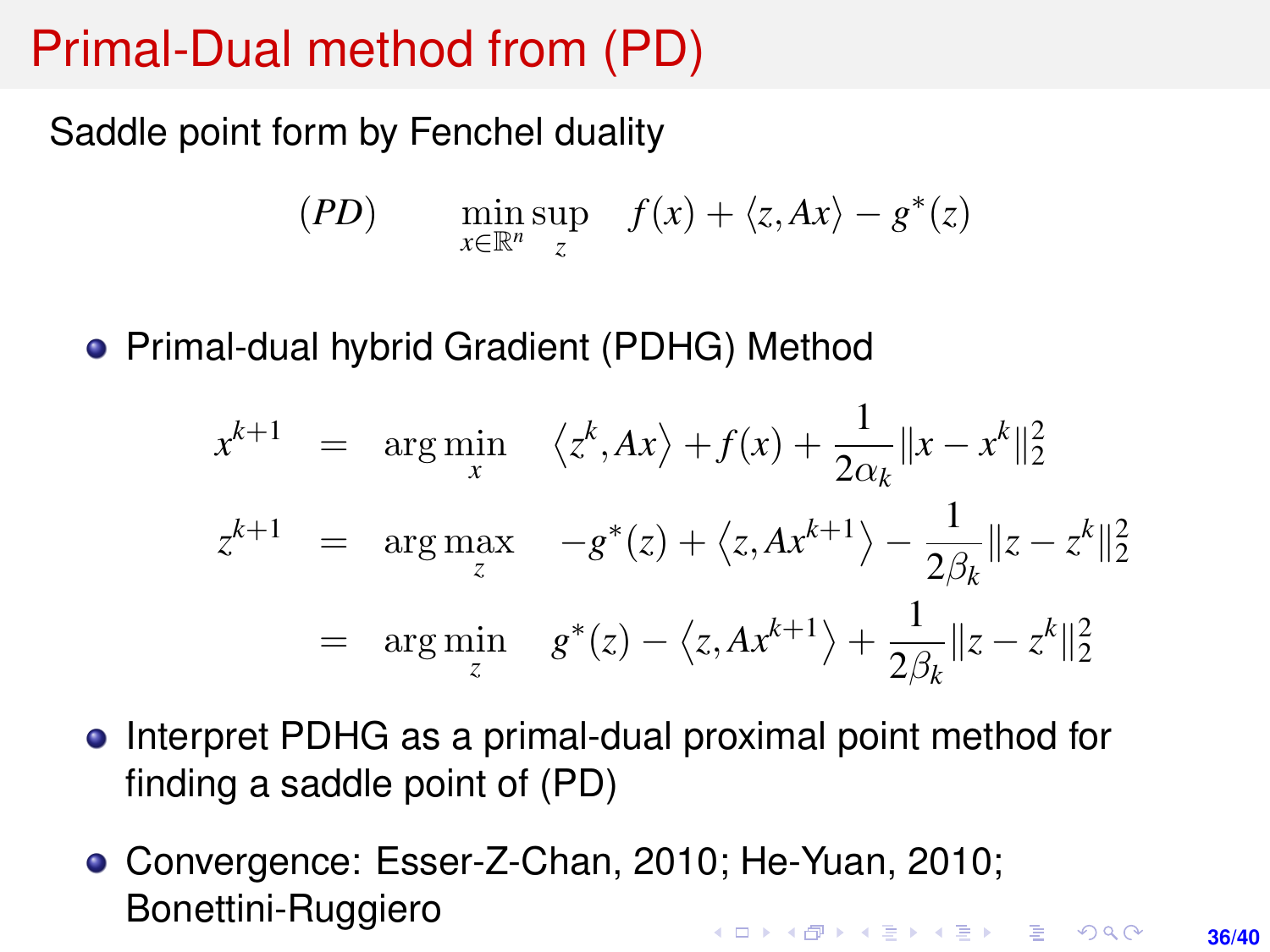## Modified PDHG

Saddle point form by Fenchel duality

$$
(PD) \qquad \min_{x \in \mathbb{R}^n} \sup_z \quad f(x) + \langle z, Ax \rangle - g^*(z)
$$

Modified Primal-dual hybrid Gradient (PDHG) Method

$$
x^{k+1} = \arg\min_{x} \quad \langle 2z^k - z^{k-1}, Ax \rangle + f(x) + \frac{1}{2\alpha_k} ||x - x^k||_2^2
$$
  

$$
z^{k+1} = \arg\min_{z} \quad g^*(z) - \langle z, Ax^{k+1} \rangle + \frac{1}{2\beta_k} ||z - z^k||_2^2
$$

**37/40**

**KORKARK KERKER DRAM** 

Esser-Z-Chan, 2010; A. Chambolle and T. Pock, 2010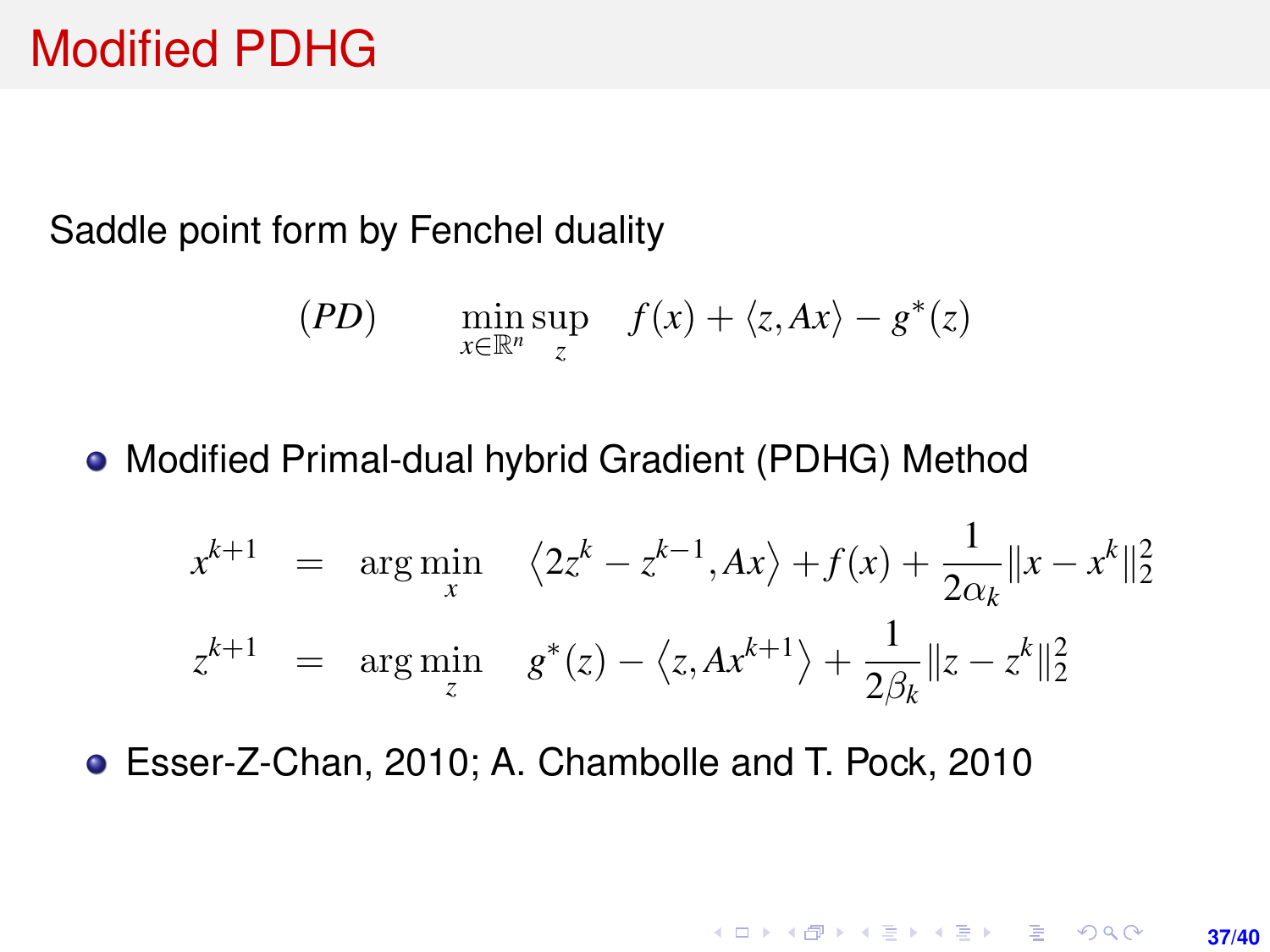### <sup>图</sup>像处理问题

者虑TV-I <sup>1</sup>问题  $\min_{x \in X} \|Dx\|_1 + \lambda \|x - b\|_1,$  $\mathbb{R}: f(x) = \lambda \|x - b\|_1, g(z) = \|z\|_1$ 。鞍点问题叙述如下:  $\min_{x \in X} \max_{z} f(x) - g^*(z) + z^T D x,$  $\iff$  min max  $f(x) + z^T Dx$ , *x*∈*X* k*z*k∞≤1

<sup>其</sup>它问题

● Image Impainting模型

$$
\min_{x \in X} \|Dx\|_1 + \frac{\lambda}{2} \|x - b\|_2^2
$$

● Image Deconvolution模型

$$
\min_{x \in X} \|Dx\|_1 + \frac{\lambda}{2} \|Ax - b\|_2^2
$$

**38/40**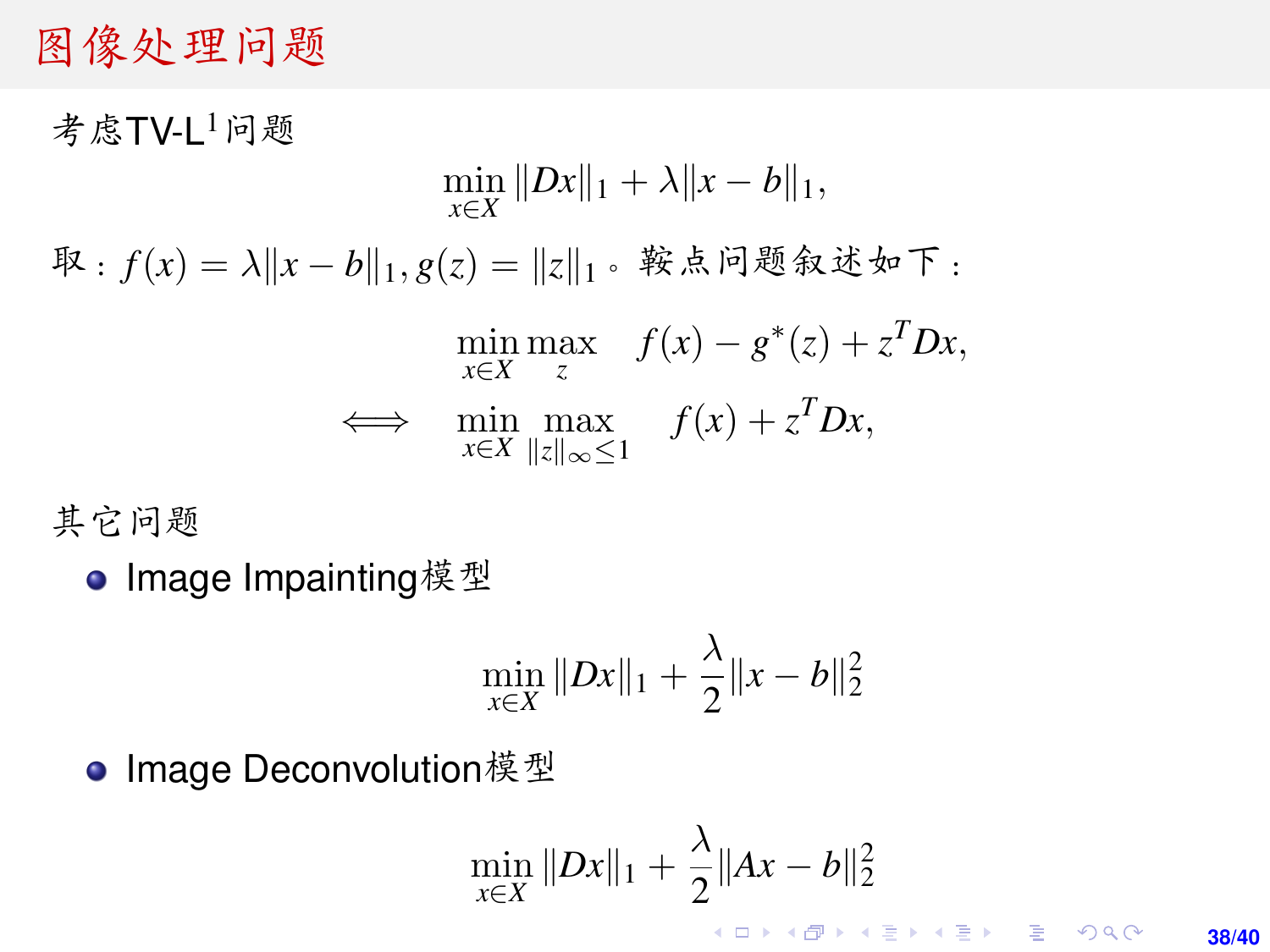### <sup>三</sup>项函数拆<sup>分</sup>

考虑

$$
\min_{x} f_1(x) + f_2(Bx) + f_3(x),
$$

其中f1, f<sub>2</sub>, f<sub>3</sub>是三个下半连续的凸函数, 且f1具有Lipschitz连续常 数 $\frac{1}{\beta}$ ,  $\beta \in [0, \infty)$ ,  $B \in R^{m \times n}$ . Saddle point <sup>问</sup>题形式:

$$
\min_{x} \max_{z} f_1(x) + \langle z, Bx \rangle - f_2^*(z) + f_3(x)
$$

PDFP算法更新如下:

$$
\begin{cases}\ny_{k+1} = \text{prox}_{\gamma f_3}(x_k - \gamma \nabla f_1(x_k) - \lambda B^T z_k), \\
z_{k+1} = (I - \text{prox}_{\tilde{\gamma} f_2})(By_{k+1} + z_k), \\
x_{k+1} = \text{prox}_{\gamma f_3}(x_k - \gamma \nabla f_1(x_k) - \lambda B^T z_{k+1}).\n\end{cases}
$$

其中 $0 < \lambda < \frac{1}{\lambda_{max}(BB^T)}$ ,  $0 < \gamma < 2\beta$ 。

**KORKARK A BIK BIKA A GA A GA A GA A BIKA A BIKA A BIKA A BIKA A BIKA A BIKA A BIKA A BIKA A BIKA A BIKA A BIKA 39/40**